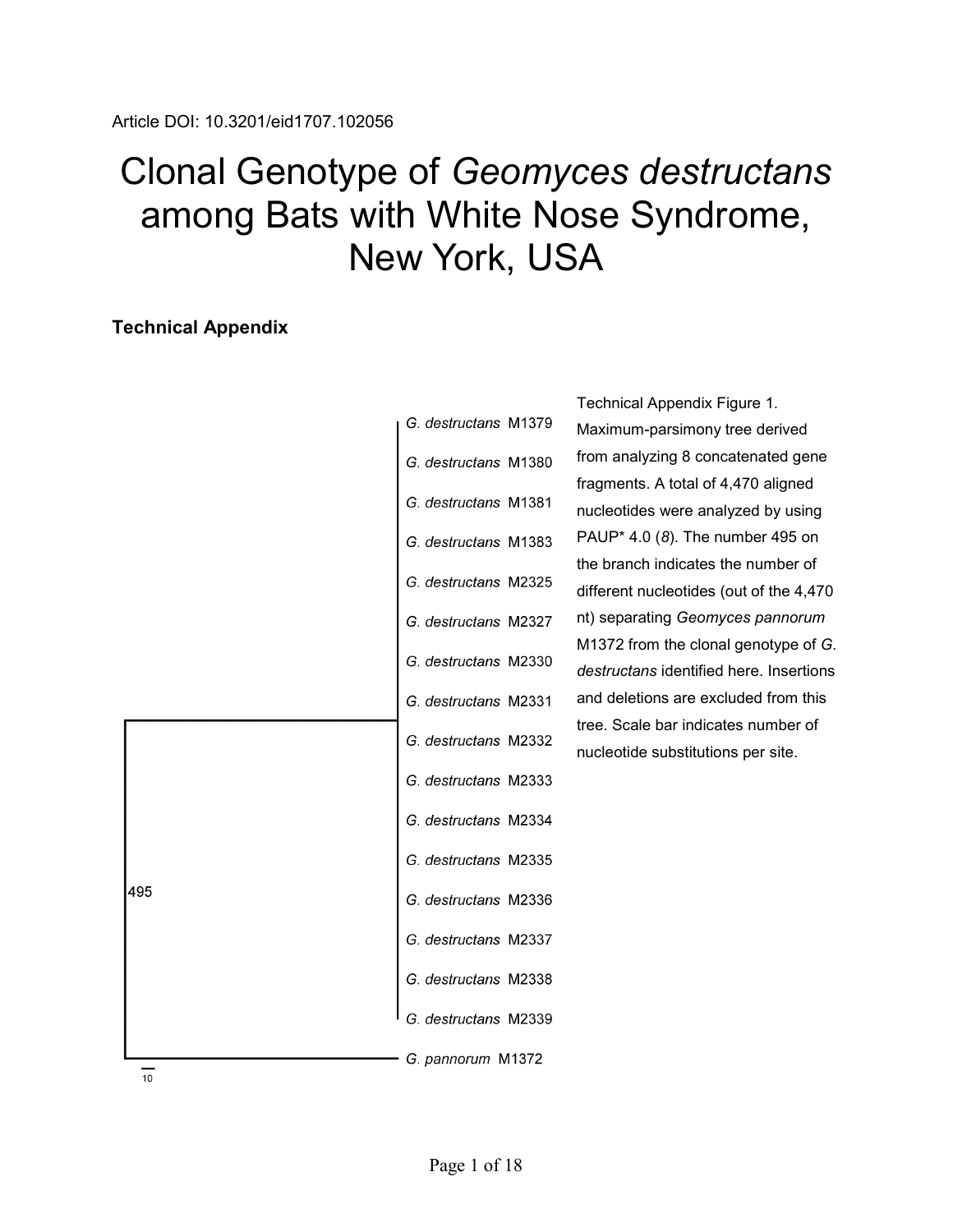| <b>ALR</b>               | G. destructans M1379 | Bontase        | G. destructans M1379 | DHC1           | G. destructans M1379 | <b>GPHN</b>              | G. destructans M1379 |
|--------------------------|----------------------|----------------|----------------------|----------------|----------------------|--------------------------|----------------------|
|                          | G. destructans M1380 |                | G. destructans M1380 |                | G. destructans M1380 |                          | G. destructans M1380 |
|                          | G. destructans M1381 |                | G. destructans M1381 |                | G. destructans M1381 |                          | G. destructans M1381 |
|                          | G. destructans M1383 |                | G. destructans M1383 |                | G. destructans M1383 |                          | G. destructans M1383 |
|                          | G. destructans M2325 |                | G. destructans M2325 |                | G. destructans M2325 |                          | G. destructans M2325 |
|                          | G. destructans M2327 |                | G. destructans M2327 |                | G. destructans M2327 |                          | G. destructans M2327 |
|                          | G. destructans M2330 |                | G. destructans M2330 |                | G. destructans M2330 |                          | G. destructans M2330 |
|                          | G. destructans M2331 |                | G. destructans M2331 |                | G. destructans M2331 |                          | G. destructans M2331 |
|                          | G. destructans M2332 |                | G. destructans M2332 |                | G. destructans M2332 |                          | G. destructans M2332 |
|                          | G. destructans M2333 |                | G. destructans M2333 |                | G. destructans M2333 |                          | G. destructans M2333 |
|                          | G. destructans M2334 |                | G. destructans M2334 |                | G. destructans M2334 |                          | G. destructans M2334 |
|                          | G. destructans M2335 |                | G. destructans M2335 |                | G. destructans M2335 |                          | G. destructans M2335 |
| 81                       | G. destructans M2336 | 49             | G. destructans M2336 |                | G. destructans M2336 |                          | G. destructans M2336 |
|                          | G. destructans M2337 |                | G. destructans M2337 |                | G. destructans M2337 |                          | G. destructans M2337 |
|                          | G. destructans M2338 |                | G. destructans M2338 |                | G. destructans M2338 |                          | G. destructans M2338 |
|                          | G. destructans M2339 |                | G. destructans M2339 |                | G. destructans M2339 |                          | G. destructans M2339 |
|                          | - G. pannorum M1372  |                | G. pannorum M1372    |                | G. pannorum M1372    |                          | G. pannorum M1372    |
| $\overline{\phantom{0}}$ |                      | $\overline{1}$ |                      | $\overline{1}$ |                      | $\overline{\phantom{0}}$ |                      |
| PCS                      | G. destructans M1379 | POB3           | G. destructans M1379 | SRP72          | G. destructans M1379 | VPS13                    | G. destructans M1379 |
|                          | G. destructans M1380 |                | G. destructans M1380 |                | G. destructans M1380 |                          | G. destructans M1380 |
|                          |                      |                |                      |                |                      |                          |                      |
|                          | G. destructans M1381 |                | G. destructans M1381 |                | G. destructans M1381 |                          | G. destructans M1381 |
|                          | G. destructans M1383 |                | G. destructans M1383 |                | G. destructans M1383 |                          | G. destructans M1383 |
|                          | G. destructans M2325 |                | G. destructans M2325 |                | G destructans M2325  |                          | G. destructans M2325 |
|                          | G. destructans M2327 |                | G. destructans M2327 |                | G. destructans M2327 |                          | G. destructans M2327 |
|                          | G. destructans M2330 |                | G. destructans M2330 |                | G. destructans M2330 |                          | G. destructans M2330 |
|                          | G. destructans M2331 |                | G. destructans M2331 |                | G. destructans M2331 |                          | G. destructans M2331 |
|                          | G. destructans M2332 |                | G. destructans M2332 |                | G. destructans M2332 |                          | G. destructans M2332 |
|                          | G. destructans M2333 |                | G. destructans M2333 |                | G. destructans M2333 |                          | G. destructans M2333 |
|                          | G. destructans M2334 |                | G. destructans M2334 |                | G. destructans M2334 |                          | G. destructans M2334 |
|                          | G. destructans M2335 |                | G. destructans M2335 |                | G. destructans M2335 |                          | G. destructans M2335 |
| 101                      | G. destructans M2336 |                | G. destructans M2336 | 72             | G. destructans M2336 | l 39                     | G. destructans M2336 |
|                          | G. destructans M2337 |                | G. destructans M2337 |                | G. destructans M2337 |                          | G. destructans M2337 |
|                          | G. destructans M2338 |                | G. destructans M2338 |                | G. destructans M2338 |                          | G. destructans M2338 |
|                          | G. destructans M2339 |                | G. destructans M2339 |                | G. destructans M2339 |                          | G. destructans M2339 |
| $\overline{\phantom{a}}$ | - G. pannorum M1372  | $\overline{1}$ | - G. pannorum M1372  | $-5$           | - G. pannorum M1372  | $\overline{1}$           | - G. pannorum M1372  |

Technical Appendix Figure 2. Maximum parsimony trees derived from individual target sequences. Alpha-L-rhamnosidase (*ALR*), 530 aligned nucleotides with 81 nt difference between *Geomyces destructans* and *G. pannorum*; 3′(2′),5′-bisphosphate nucleotidase (Bpntase), 667 nt/49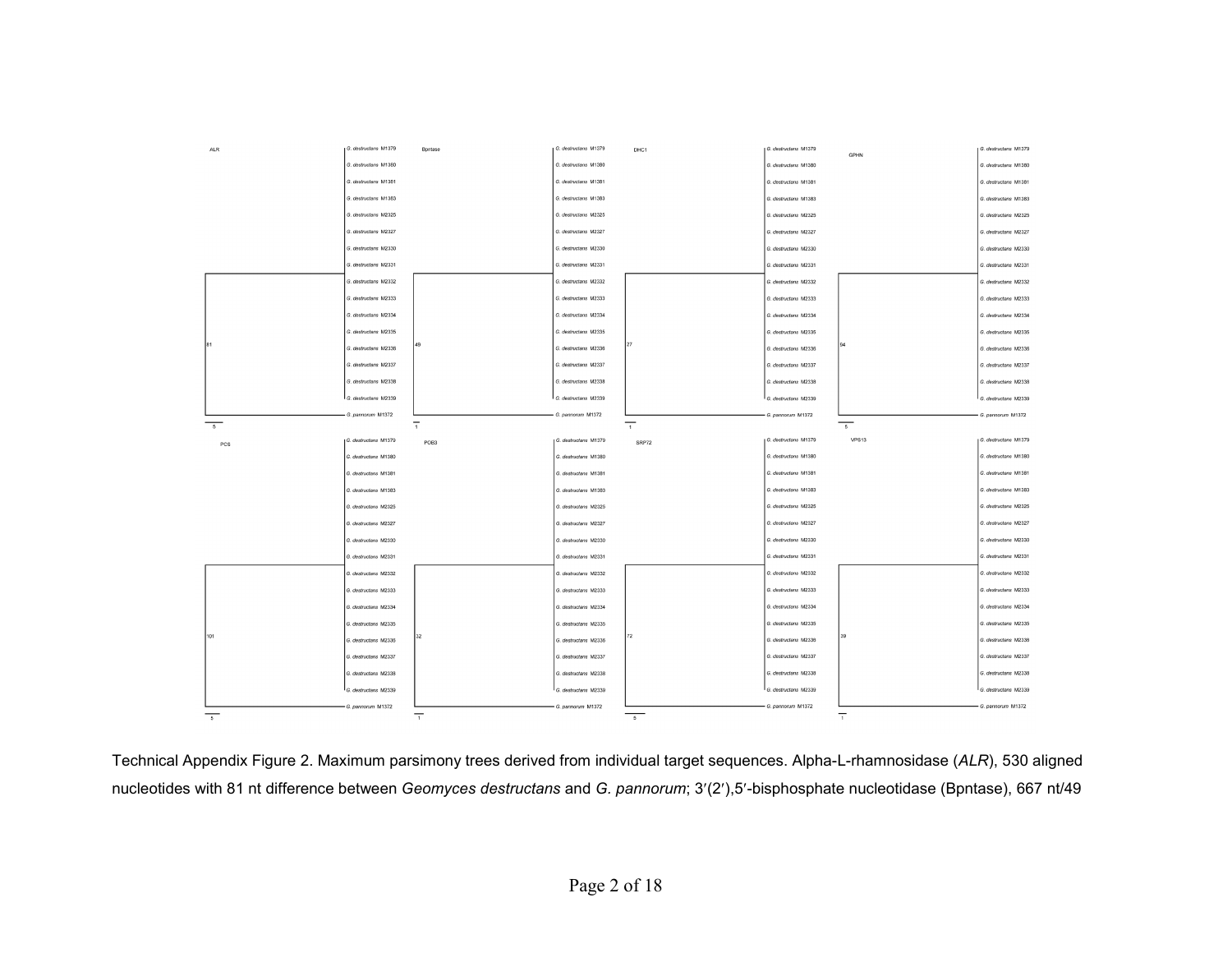nucleotide difference; dynein (*DHC1*), 417 nt /27 difference; gephyrin molybdenum cofactor biosynthesis protein (*GPHN*), 522 nt/94 nt difference; peroxisomal-coenzyme A synthetase (*PCS*), 719 nt/101 nt difference; FACT complex subunit (*POB3*), 413 nt/32 nt difference; signal recognition particle protein 72 (*SRP72*), 613 nt/72 nt difference; vacuolar protein sorting-associated protein (*VPS13*), 527 nt/39 nt difference. The tree topologies were identical when neighbor-joining methods were used for analysis. Scale bars indicate number of nucleotide substitutions per site.

Technical Appendix Figure 3 (below). Multiple alignments of 8 target gene fragments. Synonymous substitutions are shaded light gray while nonsynonymous substitution are dark gray and amino acid changes are highlighted in red. A smaller fragment of nucleotides used in phylogenetics construct was used in this comparison. Putative amino acid sequences for *Geomyces destructans* and *G. pannorum* were deduced by using EMBOSS Transeq (EMBL-EBI, Cambridgeshire, UK). Homologous sequences from either *Ajellomyces dermatiditis*, *Arthroderma otae*, *Aspergillus nidulans*, *Aspergillus clavatus*, *Botryotinia fuckeliana*, *Glomerella graminicola*, *Nectria hematococca*), *Sclerotinia sclerotiorum,* and *Verticillium albo-atrum* were included in this comparison.

| Gd-DNA   |     |     |    |                                                                                 |   |   |   | CTC TCT ACA AAA CTC TTG GCA CCG GAT GCG CCG CCC GTT ACG GTC |   |    |   |   |   |                |     |     |  |
|----------|-----|-----|----|---------------------------------------------------------------------------------|---|---|---|-------------------------------------------------------------|---|----|---|---|---|----------------|-----|-----|--|
| $Gp-DNA$ |     |     |    |                                                                                 |   |   |   | CTC TCT ACA AAA CTC ATC GCT CCA GAT GCG CCA CCC GTC ACT GTG |   |    |   |   |   |                |     |     |  |
| An-DNA   |     |     |    |                                                                                 |   |   |   | CCA GAG ACG CAG CTG GTG GCG CCA AAC GCG CCA CCA GTG CGA GTG |   |    |   |   |   |                |     |     |  |
| $Va-DNA$ |     |     |    |                                                                                 |   |   |   | GAT ACC GTC CAG CTC CAT GCG GGT GAC GCC GAG CCT GTT         |   |    |   |   |   |                | CGA | CGC |  |
| Gd-PRO   |     |     |    |                                                                                 |   | Κ | L |                                                             |   |    | А | Ρ | Ρ |                |     | V   |  |
| $Gp-PRO$ |     |     |    |                                                                                 |   |   | L | А                                                           |   | D. | А | Ρ | Ρ |                |     |     |  |
| An-PRO   |     |     |    |                                                                                 |   |   |   | Α                                                           | Ρ |    | Α | Ρ | Ρ | V              |     |     |  |
| $Va-PRO$ |     |     |    |                                                                                 |   |   |   | Α                                                           |   |    | Α |   | P | $\overline{V}$ |     |     |  |
| Gd-DNA   |     |     |    | ACA GAA GAG GTC AAC CCA GTC GAT ATT ATC AAG ACA AAG TCC GGG AAA ACA GTC ATT GAT |   |   |   |                                                             |   |    |   |   |   |                |     |     |  |
| $Gp-DNA$ |     |     |    | ACA GAA GAG CTG AGC CCA ACT GAG ATT ATC AAG ACA AAG TCC GGC AAA ACG GTC ATT GAC |   |   |   |                                                             |   |    |   |   |   |                |     |     |  |
| An-DNA   |     |     |    | ACC GAA GTG GTC AAT CCA GTT GAA ATC ATT CGC ACG CCG TCC GGC AAA GTA ATC ATT GAT |   |   |   |                                                             |   |    |   |   |   |                |     |     |  |
| Va-DNA   | CTC | GAA |    | ATC GTC AAG CCC ATC GAA AAG ATC ACG ACC CCC TCC GGA AAG ACG GTG CTT GAC         |   |   |   |                                                             |   |    |   |   |   |                |     |     |  |
| Gd-PRO   |     |     | F. |                                                                                 | Ρ |   |   |                                                             |   |    | S | G |   |                |     |     |  |
| $Gp-PRO$ |     |     | Ε  |                                                                                 |   |   |   |                                                             |   | K  | S | G | K |                |     |     |  |

ALR (Alpha-L-rhamnosidase): 450 bases al i gned ( Gd = *Geomyces destructans*, Gp = *Geomyces pannorum* An = *Aspergillus nidulans*, Va = *Verticillium albo-atrum*)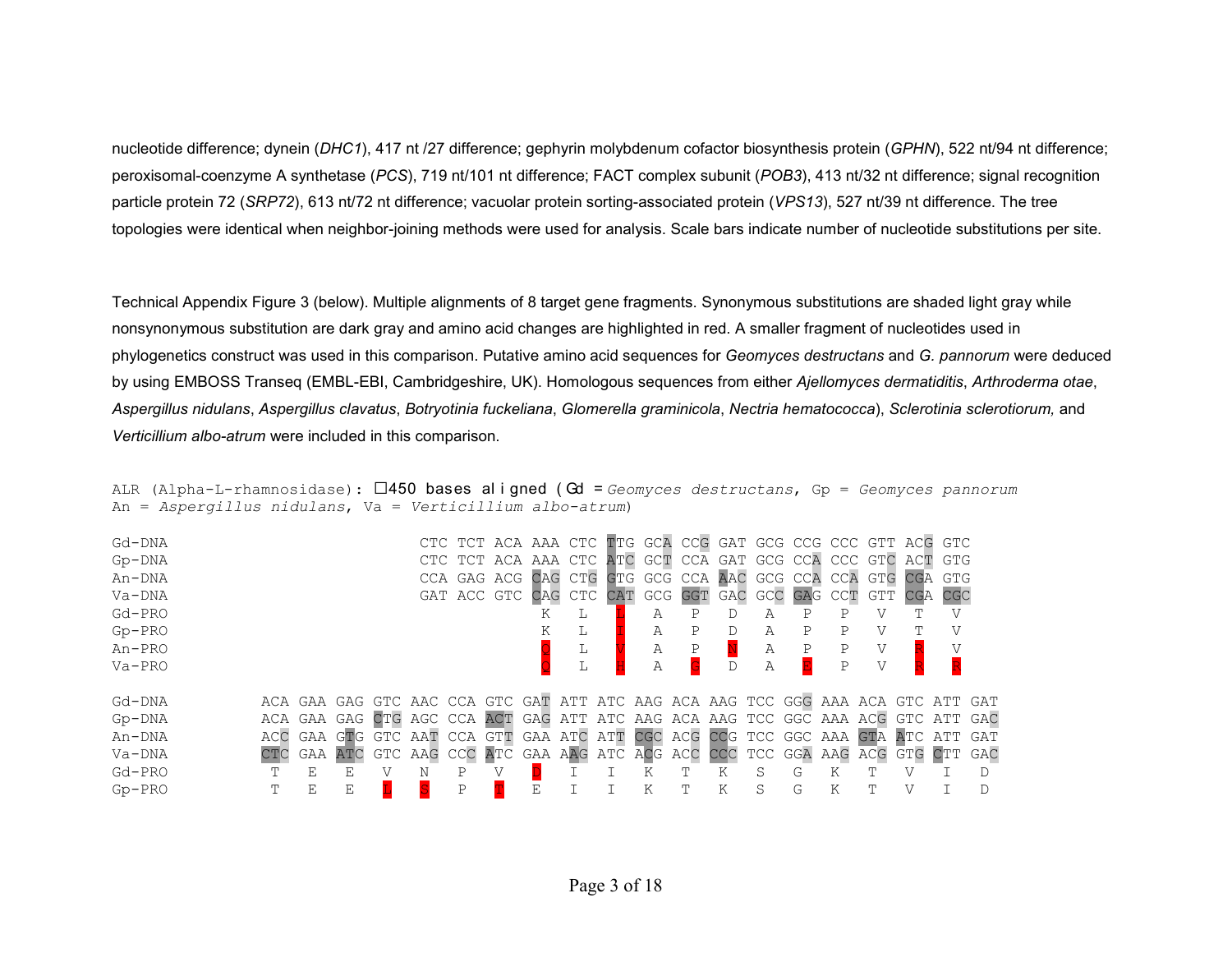| An-PRO   |     | Е                               |            |                         | V<br>Ν                                                                 |                | Ρ            | V                           | Ε                    | Ι                       | Ι                           |              | Τ                       |                 |                                                | S               | G            | Κ                             |             |              | I           | D           |
|----------|-----|---------------------------------|------------|-------------------------|------------------------------------------------------------------------|----------------|--------------|-----------------------------|----------------------|-------------------------|-----------------------------|--------------|-------------------------|-----------------|------------------------------------------------|-----------------|--------------|-------------------------------|-------------|--------------|-------------|-------------|
| $Va-PRO$ | L   | E                               |            |                         | V                                                                      |                | $\mathbf P$  |                             | E                    | $\overline{\mathrm{K}}$ | I                           |              | T                       |                 |                                                | S               | G            | Κ                             | Т           | $\mathbf{V}$ |             | $\mathbb D$ |
| Gd-DNA   | TTT |                                 | GGG        | CAG AAC CTG GTA GGC AAG |                                                                        |                |              |                             |                      | CTT                     | CGT                         |              | GTC AGC                 |                 | TCC GTC CGA CTC                                |                 |              |                               | CCC         | GCG          | GGT         | CA          |
| $Gp-DNA$ | TTT |                                 | GGG        | CAG AAC                 | CTC                                                                    |                | GTA GGG      |                             | AAA                  | CTT                     | <b>CGT</b>                  | GTC          | AAC                     |                 | $\mathbb{T}\mathbb{C}\mathbb{C}$<br><b>GTC</b> |                 | CGA CTC      |                               | CCT         | GCC          | <b>GGT</b>  | GA          |
| An-DNA   | TTT | <b>GGG</b>                      |            | CAA<br>AAC              |                                                                        | <b>CTC</b>     | <b>GTT</b>   | GGC                         | <b>CGT</b>           | <b>GTC</b>              | CGG                         | ATC          | CGC                     |                 | <b>GTA</b><br>$\mathbb{T}\mathbb{C}\mathbb{C}$ |                 | AAG          | AAG                           | ACC         | GTG          | GGC         | CA          |
| Va-DNA   | TTT |                                 | <b>GGG</b> | CAG<br>AAC              | CTC                                                                    |                | GTA GGC      |                             | TAC                  | ${\tt CTT}$             | CGG                         |              | GTC AAC                 |                 | AAA<br>GTC                                     |                 | AGG          | <b>GGT</b>                    | CCC         | CGC          | GGC         | CA          |
| $Gd-PRO$ | F   | G                               |            | Q.                      | N                                                                      | L              | V            | G                           | Κ                    | L                       | $\mathbb{R}$                | $\mathbf{V}$ |                         |                 | S                                              | V               | R            | L                             | $\mathbf P$ | Α            | G           |             |
| $Gp-PRO$ | F   | G                               |            | Q.                      | Ν                                                                      | L              | V            | G                           | Κ                    | L                       | R                           | V            | Ν                       |                 | S                                              | V               | R            | L                             | Ρ           | Α            | G           |             |
| $An-PRO$ | F   | G                               |            | Q.                      | Ν                                                                      | L              | V            | G                           | $\mathbb R$          |                         | $\mathbb R$                 | I            | $\overline{\mathsf{R}}$ |                 | S                                              | V               | K            |                               |             |              | G           | Η           |
| $Va-PRO$ | F   | G                               |            | О                       | Ν                                                                      | L              | V            | G                           | Ÿ                    | L                       | R                           | V            | Ν                       |                 | $\overline{\mathrm{K}}$                        | V               | $\mathbb{R}$ |                               | Ρ           |              | G           | Η           |
| Gd-DNA   |     | G AAG ATC                       |            |                         | TCA TTT ACA CAT GTC GAA GTG CTC GAG AAT GGC GAA ATC GGC ACA CGT CCG CT |                |              |                             |                      |                         |                             |              |                         |                 |                                                |                 |              |                               |             |              |             |             |
| $Gp-DNA$ | G   |                                 |            | AAA ATC ACA             | TTT                                                                    |                |              | ACA CAC GTC GAG GTA         |                      |                         |                             |              |                         |                 | CTC GAG AAT GGC GAA ATT AGC ACC CGA CCG        |                 |              |                               |             |              |             | CT          |
| An-DNA   |     | TCT                             | ATC        | ATT                     | CTC                                                                    | AAG            | CAT          |                             | GCG GAA GTG          |                         | $\ensuremath{\mathsf{CTC}}$ |              |                         | GAG AAT         | AGC                                            | GAA CTT GGA ACG |              |                               |             | <b>CGT</b>   | CCG         | CT          |
| Va-DNA   |     | AAA                             | ATC        | ACC                     | <b>CTG</b>                                                             | CTG            | CAC          | GCC                         | $\operatorname{GAG}$ | GTT                     | ${\rm CTC}$                 |              |                         |                 | GAG AAG GGC                                    | GAG             | <b>CTT</b>   | $\operatorname{\mathsf{GGC}}$ | ATC         | CGG          | CCG         | CT          |
| $Gd-PRO$ |     | Κ                               | I          |                         | F                                                                      | Т              | Η            | V                           | Ε                    | V                       | L                           |              | Ε                       | Ν               | G                                              | Ε               | I            | G                             | Т           | R            | Ρ           | L           |
| $Gp-PRO$ |     | K                               | I          | Т                       | F                                                                      | Т              | Η            | V                           | Е                    | V                       | L                           |              | Ε                       | Ν               | G                                              | Ε               | T            | S                             | Т           | R            | Ρ           | L           |
| An-PRO   |     | S                               | I          | I                       |                                                                        |                | Η            | Ä                           | Ε                    | V                       | L                           |              | E                       | N               | S                                              | Е               | L            | G                             | Т           | R            | Ρ           | L           |
| Va-PRO   |     | K                               | I          | T                       |                                                                        |                | H            | A                           | Ε                    | V                       | L                           |              | Ε                       | K               | G                                              | E               | L            | G                             | I           | $\mathbb{R}$ | Ρ           | L           |
| Gd-DNA   | T.  | CGA                             |            | <b>GGA GCA GTC</b>      |                                                                        |                |              | TGC GTT GAT ACT ATT GTC TTT |                      |                         |                             |              |                         |                 | TCT GAA AAG GAG CTC CGC GGC                    |                 |              |                               |             |              |             |             |
| $Gp-DNA$ |     |                                 |            | CGA GAA GCA             | GTA                                                                    |                |              | CCC GTC GAT ACT             |                      |                         |                             |              |                         | GTC ATC TTT TCT |                                                | GAT AAC GAG     |              | CTC                           | CTG         | AAC          |             |             |
| An-DNA   | G   | CGA GTG                         |            | GCC                     | AAG                                                                    | GCC            |              | CAG GAC                     |                      | GAG ATC ATC             |                             |              | TCA                     | <b>GCA</b>      |                                                | GGA CAG GAG ATT |              |                               | TGT         | GAC          | $- -$       |             |
| $Va-DNA$ |     | $\mathbb C \mathbb G \mathbb T$ | GAC        | TGC                     | AAG                                                                    | $\mathsf{GCC}$ | CGG          | GAC                         | ATC                  | TAC                     | ACC                         |              | CTC                     | TGT             |                                                | GGT GAT         | GAG          | <b>GCT</b>                    | <b>GGC</b>  | GAA          | ТC          |             |
| $Gd-PRO$ |     | R                               |            | Α                       | V                                                                      |                | V            | D                           | Т                    | I                       |                             |              | F                       | S               |                                                |                 | Ε            | L                             |             |              |             |             |
| $Gp-PRO$ |     | R                               |            | Α                       | V                                                                      |                | $\mathbf{V}$ | D                           | Т                    |                         | I                           |              | F                       | S               |                                                |                 | Ε            | L                             |             |              |             |             |
| An-PRO   |     | R                               |            | Α                       |                                                                        | Α              | Q            | D                           |                      | Ι                       | I                           |              |                         |                 | G                                              |                 | Ε            |                               |             |              |             |             |
| $Va-PRO$ |     | $\mathbb{R}$                    |            | $\overline{\text{C}}$   |                                                                        | A              | R            | $\mathbb D$                 |                      |                         | m                           |              |                         |                 | G                                              |                 | E            |                               |             |              | S           |             |
| Gd-DNA   |     | TGG                             | TCG        |                         | CCG AAA TTC ACA TTC CAC GGC TTC CAG TAC GTG CAG GTT GAA GGG            |                |              |                             |                      |                         |                             |              |                         |                 |                                                |                 |              |                               |             | TGG          | CCA         | GC          |
| $Gp-DNA$ |     | TGG                             | TCC        |                         | CCA AAA                                                                |                |              | TTC ACA TTT                 |                      | CAT GGT                 | <b>TTC</b>                  |              |                         |                 | CAG TAC GTG CAA                                |                 | GTT          | GAT                           | GGG         | TGG          | <b>CCA</b>  | GC          |
| An-DNA   |     | TGG                             | <b>GCT</b> | <b>CCT</b>              | AGC                                                                    | $_{\rm TTT}$   | ACT          | TTC                         |                      | CAT GGC                 | $_{\mathrm{TTC}}$           |              | CGG                     | TAT             | GTT CAG GTT                                    |                 |              | GAT                           | GGA         | TGG          | AGC         | $\qquad -$  |
| Va-DNA   |     | G TAC                           | <b>GAG</b> | <b>CCT</b>              | CGC                                                                    | $_{\rm TTC}$   | ACC          | $_{\rm TTC}$                | CAC                  | GGC                     | $_{\rm TTT}$                |              | CGC                     | TAT             | GCC                                            | CAG             | <b>GTC</b>   | GAC                           | GAC         | TGG          | CCA         | $-\,-$      |
| Gd-PRO   |     | W                               | S          | $\, {\bf P}$            | Κ                                                                      | $\rm F$        | T            | $\mathbf F$                 | Η                    | G                       | $\mathbf F$                 |              | Q                       | Υ               | V                                              | Q               | V            |                               | G           | W            | Ρ           | Α           |
| $Gp-PRO$ |     | W                               | S          | P                       | K                                                                      | F              | Τ            | F                           | Η                    | G                       | $\rm F$                     |              | Q                       | Y               | V                                              | Q.              | V            | D                             | G           | W            | $\mathbf P$ | Α           |
| An-PRO   |     | W                               |            | $\mathbb P$             |                                                                        | F              | Τ            | F                           | Н                    | G                       | F                           |              |                         | Y               | V                                              | O               | V            | $\mathcal{D}$                 | G           | W            | S           |             |
| $Va-PRO$ |     |                                 |            | $\, {\bf P}$            |                                                                        | F              | Т            | F                           | Η                    | G                       | F                           |              |                         | Y               | Ā                                              | O               | V            | D                             | D           | W            | P           |             |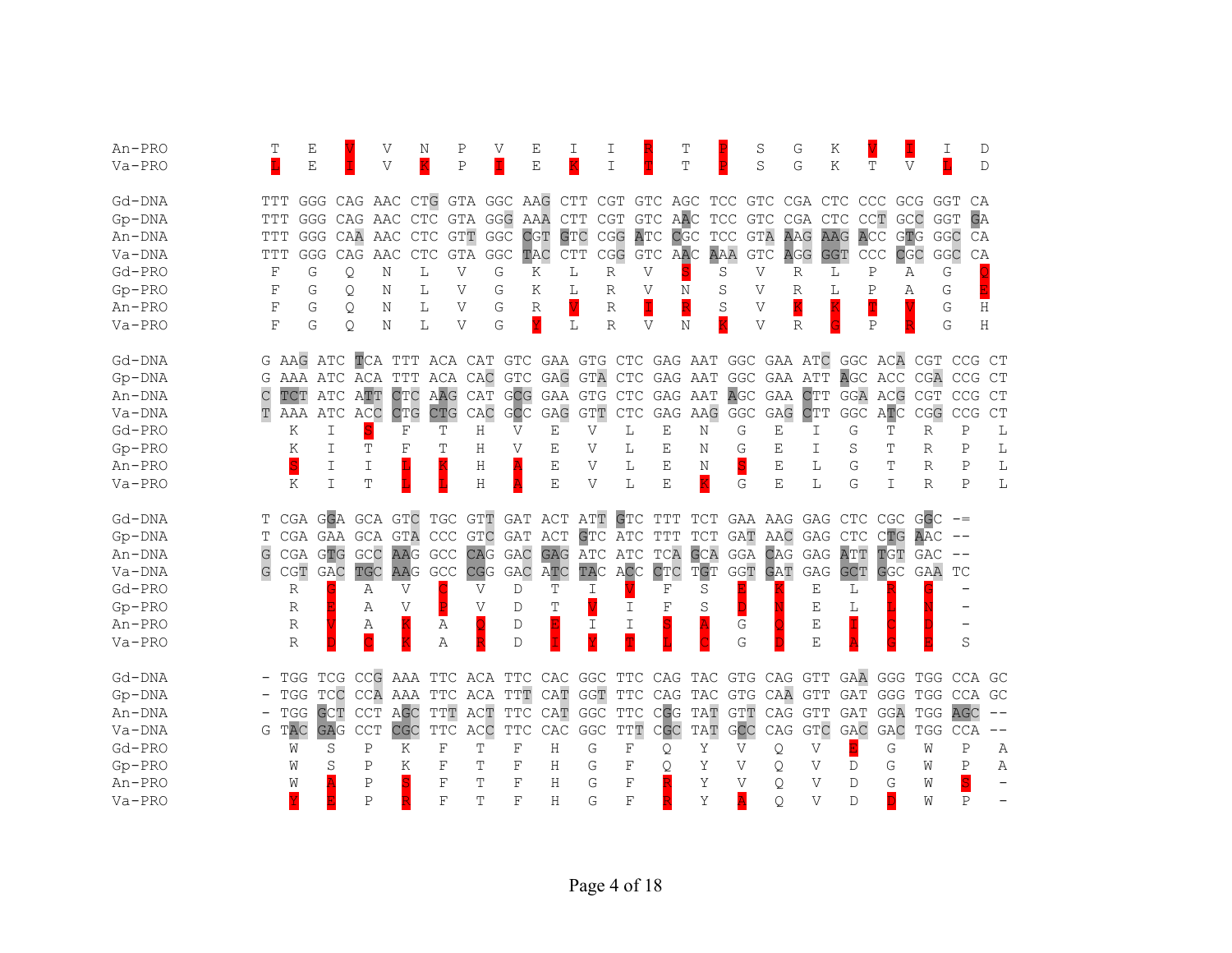| Gd-DNA   | A ACT GCG GAT GCT GAA CTC CCT --- TAT AAG TCT GAC TTT ACT GCG CTA GTC ATG CAT 445 |  |             |  |                           |  |  |                                                     |  |  |  |   |  |
|----------|-----------------------------------------------------------------------------------|--|-------------|--|---------------------------|--|--|-----------------------------------------------------|--|--|--|---|--|
| $Gp-DNA$ | A ACT GCG GAT GCT GAA CTC CCA                                                     |  |             |  |                           |  |  | --- TCT TTG TCT GAC TTC ACT GCA CTA GTC ATG CAT 452 |  |  |  |   |  |
| An-DNA   | - CCT GAA GAC GCC GAC ACC CCT CTT ACT CTA CAA AGC CTG ACC GCC GAA GTC ATG CAT 444 |  |             |  |                           |  |  |                                                     |  |  |  |   |  |
| Va-DNA   |                                                                                   |  | GAT ATT GAC |  | $--- --- --- ATC CTG GAC$ |  |  | TCA CTC GAG GCT GTG GTC TGC AAT 459                 |  |  |  |   |  |
| Gd-PRO   |                                                                                   |  |             |  |                           |  |  |                                                     |  |  |  |   |  |
| $Gp-PRO$ |                                                                                   |  |             |  |                           |  |  |                                                     |  |  |  | H |  |
| An-PRO   |                                                                                   |  |             |  |                           |  |  |                                                     |  |  |  |   |  |
| $Va-PRO$ |                                                                                   |  |             |  |                           |  |  |                                                     |  |  |  |   |  |

BPntase (3'(2'),5'-bisphosphate nucleotidase): ≈750 bases aligned; Alignment shows 3' region of the protein and the 3' UTR (Ss = *Sclerotinia sclerotiorum*; Af = *Aspergillus fumigatus*)

| Gd-DNA   |     |                                                                                  |         |     |                                 |     |     |             |     |         |   |         |                        |     |         |   |   |                                                             |     | AG AGC CAG CCG ATC CGC ATG AGC GAG AAG A |  |
|----------|-----|----------------------------------------------------------------------------------|---------|-----|---------------------------------|-----|-----|-------------|-----|---------|---|---------|------------------------|-----|---------|---|---|-------------------------------------------------------------|-----|------------------------------------------|--|
| $Gp-DNA$ |     |                                                                                  |         |     |                                 |     |     |             |     |         |   | AG AGC  | CAG                    | CCA |         |   |   | ATC CGC ATG AGC                                             | GAG | AAG A                                    |  |
| $Ss-DNA$ |     |                                                                                  |         |     |                                 |     |     |             |     |         |   |         | AG GGT CAA TCT ATT     |     |         |   |   | CAA ATG AAG                                                 | CCA | GTT A                                    |  |
| Af-DNA   |     |                                                                                  |         |     |                                 |     |     |             |     |         |   |         | AG AGC AAG CCC ATC TCG |     |         |   |   | ATG CGT                                                     | CCC | GTT C                                    |  |
| $Gd-PRO$ |     |                                                                                  |         |     |                                 |     |     |             |     |         |   | S       | Q                      | Ρ   |         | R | М | S                                                           | Ε   | Κ                                        |  |
| $Gp-PRO$ |     |                                                                                  |         |     |                                 |     |     |             |     |         |   |         |                        |     |         | R | М | S                                                           | Ε   | Κ                                        |  |
| $Ss-PRO$ |     |                                                                                  |         |     |                                 |     |     |             |     |         |   |         | Q                      |     |         |   | Μ |                                                             |     |                                          |  |
| Af-PRO   |     |                                                                                  |         |     |                                 |     |     |             |     |         |   | S       |                        | P   |         |   | Μ |                                                             |     |                                          |  |
| Gd-DNA   |     | AG GAC ATC ACC GAT GCC ACT TTC TGC GAG AGT GTT GAG GCT GGC CAC TCA TCT CAC GAC G |         |     |                                 |     |     |             |     |         |   |         |                        |     |         |   |   |                                                             |     |                                          |  |
| $Gp-DNA$ |     | AG GAT                                                                           | ATC ACC |     | GAT GCC ACT TTC TGC GAG AGT GTT |     |     |             |     |         |   |         |                        |     |         |   |   | GAG GCT GGC CAC TCG TCG CAT                                 |     | GAC G                                    |  |
| $Ss-DNA$ | CG  | GAT                                                                              |         |     | TTA AGT CAA GCT ACA             |     |     |             |     |         |   |         |                        |     |         |   |   | TTC TGT GAG AGT GTT GAG GCA GGT CAC TCT TCC CAT             |     | GGC G                                    |  |
| Af-DNA   | CG  | GAT                                                                              | ATA     |     | AAA CAG                         | GCT | GTC | TTC         | TGT | GAA GGA |   | GTT     |                        |     |         |   |   | GAG GCT GCC CAC TCT GCT                                     | CAA | GGC G                                    |  |
| $Gd-PRO$ | Κ   | D                                                                                |         | Т   | D                               | Α   | т   | F           | C   | Ε       | S | V       |                        | Α   | G       | Н | S | S                                                           | Η   | D                                        |  |
| $Gp-PRO$ | K   | D                                                                                |         |     | Ð                               | Α   | Т   | F           |     | Е       | S | V       | Ε                      | А   | G       | Н | S | S                                                           | Η   |                                          |  |
| $Ss-PRO$ |     | D                                                                                |         |     |                                 | Α   | Т   | $\mathbf F$ | C   | Ε       | S | V       | Е                      | Α   | G       | Н | S | S                                                           | Η   |                                          |  |
| Af-PRO   |     | D                                                                                |         |     |                                 |     |     | F           | С   | Ε       |   | V       | Ε                      | Α   |         | Η | S |                                                             |     |                                          |  |
| Gd-DNA   |     | AC CAA TCT CAG ATC GCC CAG AAG CTG CAG ATC AGC AAG CCG AGC GTG CGG ATG GAT TCG C |         |     |                                 |     |     |             |     |         |   |         |                        |     |         |   |   |                                                             |     |                                          |  |
| $Gp-DNA$ | AC. |                                                                                  | CAG TCT | CAG |                                 |     |     |             |     |         |   |         |                        |     |         |   |   | ATC GCA CAG AAG CTG CAG ATT AGC AAG CCA AGC GTG CGA ATG GAT |     | TCG C                                    |  |
| $Ss-DNA$ | AТ  |                                                                                  | CAA CAT | GCC | ATT GCT                         |     | ACC | AAA TTG     |     |         |   |         |                        |     |         |   |   | GGT GTT ACC AAG GCT AGT GTC CGA ATG GAT                     |     | TCA C                                    |  |
| Af-DNA   | AC. | AAC                                                                              | GCT     | GCC | GTC                             | GCT | CAG | CTC         | CTG | GGT     |   | ATC ACC | TCC                    | CCC | AGC GTG |   |   | CGA CTC GAC                                                 |     | TCG C                                    |  |
| $Gd-PRO$ | D   | Q.                                                                               | S       | Q   |                                 | Α   | Q   | Κ           | L   | Q       |   | S       | Κ                      | Ρ   | S       | V | R | М                                                           | D   | S                                        |  |
| $Gp-PRO$ |     | Q                                                                                | S       | Q   |                                 | Α   | Q   | Κ           | L   | Q       |   | S       | K                      | Ρ   | S       | V | R | М                                                           | D   | S                                        |  |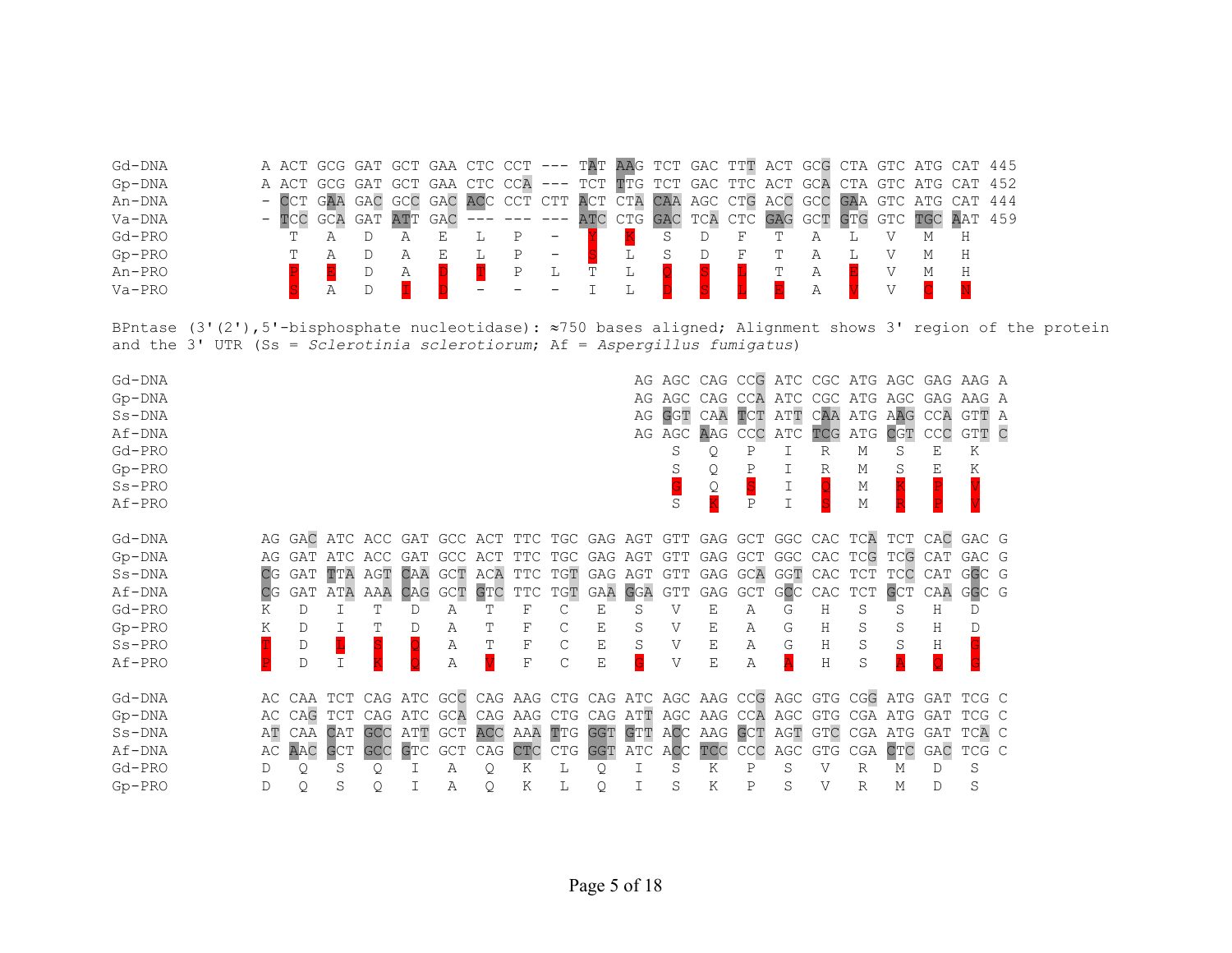| $Ss-PRO$ | D   | Q                           |                             |         |                 | Α              |              | Κ              | L              |                               |                                     |            | Κ          |              | S          | V       | R                                                         | М          | D           | S          |              |
|----------|-----|-----------------------------|-----------------------------|---------|-----------------|----------------|--------------|----------------|----------------|-------------------------------|-------------------------------------|------------|------------|--------------|------------|---------|-----------------------------------------------------------|------------|-------------|------------|--------------|
| Af-PRO   | D   |                             |                             |         |                 | $\overline{A}$ | Q.           | L              | L              |                               | $\mathbf I$                         |            |            | $\mathsf{P}$ | S          | V       | $\mathbb{R}$                                              | L          | D           | S          |              |
|          |     |                             |                             |         |                 |                |              |                |                |                               |                                     |            |            |              |            |         |                                                           |            |             |            |              |
| Gd-DNA   | AG  |                             | GCC AAG TAT GCC             |         |                 |                |              |                |                |                               |                                     |            |            |              |            |         | TCG ATC GCC CGT GGC GCT GGG GAT ATT TAC CTG AGA CTT       |            | CCA ACC A   |            |              |
| $Gp-DNA$ | AG  |                             | <b>GCA AAG TAT</b>          |         | <b>GCC</b>      |                |              |                |                |                               | TCG ATC GCT CGT GGT GCG GGG GAT ATT |            |            |              |            | TAC CTC | AGA CTT                                                   |            | CCA ACC A   |            |              |
| $Ss-DNA$ | ΑA  | GCT                         | AAA                         | TAT     | GGA             | TCG            | ATC          | GCG            |                | AGA GGT GCT                   |                                     | GGA        | GAC        | ATT          | TAC        | CTT     | AGA CTT                                                   |            | CCC         | GTT A      |              |
| Af-DNA   | AG  | GCC                         | AAG                         | TAC     | TGC             | TCA            | ATT          | <b>GCT</b>     | AGA            | $\operatorname{\mathsf{GGC}}$ | GCA                                 | GGC        | GAT        | ATC          | TAC        | CTA     | CGG                                                       | CTA        | <b>CCT</b>  | <b>GTC</b> | A            |
| Gd-PRO   | Q   | Α                           | K                           | Υ       | Α               | S              | I            | Α              | R              | G                             | Α                                   | G          | D          | I            | Υ          | L       | R                                                         | L          | $\mathbf P$ | Т          |              |
| $Gp-PRO$ | Q   | Α                           | K                           | Y       | A               | S              | I            | Α              | R              | G                             | Α                                   | G          | D          | I            | Y          | L       | R                                                         | L          | P           | T          |              |
| $Ss-PRO$ | Q   | Α                           | K                           | Υ       |                 | S              | I            | Α              | $\mathbb R$    | G                             | Α                                   | G          | D          | I            | Υ          | L       | $\mathbb{R}$                                              | L          | Ρ           |            |              |
| Af-PRO   | Q.  | Α                           | K                           | Υ       |                 | S              | I            | Α              | $\mathbb{R}$   | G                             | Α                                   | G          | D          | T            | Υ          | L       | $\mathbb{R}$                                              | L          | $\mathbf P$ |            |              |
| Gd-DNA   | GC. |                             | GCA ACG TAC CAA GAG AAG ATC |         |                 |                |              |                |                |                               | TGG GAT CAC GCT                     |            | <b>GCT</b> | GGA GAC      |            | CTG ATT |                                                           | GTT        | CGA         | GAG G      |              |
| $Gp-DNA$ | GC  |                             | GCA ACG TAC CAG             |         |                 | GAG AAG ATC    |              |                |                | TGG GAT                       | CAC GCT                             |            | <b>GCT</b> | GGA GAC      |            | CTG ATT |                                                           | <b>GTT</b> | <b>AGG</b>  | GAG G      |              |
| $Ss-DNA$ | GC  | GCG                         | ACT                         | TAC     | CAA             | GAG            | AAG          | ATT            | TGG            | GAT                           | CAT                                 | <b>GCT</b> | <b>GCT</b> | GGA          | GAT        | CTT     | ATT                                                       | GTA        | AGA         | GAG G      |              |
| Af-DNA   | GA  | AAG                         | <b>GAC</b>                  | TAC     | CAG             | GAG            | AAG          | ATC            | TGG            | GAT                           | CAT                                 | GCG        | <b>GCT</b> | GGC          | GAT        | CTC     | ATT                                                       | <b>GTC</b> | CGC         | GAG G      |              |
| Gd-PRO   | S   | Α                           | Т                           | Υ       | Q               | Е              | Κ            | I              | W              | D                             | Η                                   | Α          | Α          | G            | D          | L       | I.                                                        | V          | R           | Ε          |              |
| $Gp-PRO$ | S   | Α                           | Т                           | Y       | Q.              | Ε              | Κ            | I              | W              | D                             | Η                                   | Α          | Α          | G            | D          | L       | T                                                         | V          | R           | E          |              |
| $Ss-PRO$ | S   | Α                           | Ͳ                           | Y       | Q.              | Ε              | Κ            | T              | W              | D                             | Η                                   | Α          | Α          | G            | D          | L       | T                                                         | V          | R           | E          |              |
| Af-PRO   |     | K                           | D                           | Υ       | $\circ$         | Ε              | Κ            | T              | W              | D                             | Η                                   | Α          | Α          | G            | D          | L       | I                                                         | V          | R           | E          |              |
| Gd-DNA   | CG  |                             | GGA GGA CAG GTT ACG         |         |                 |                |              |                |                |                               |                                     |            |            |              |            |         | GAT TCA CTA GGC AGA CGT CTG GAT TTC AGC AAG GGT AGA ACT T |            |             |            |              |
| $Gp-DNA$ | СA  |                             | GGA GGA CAG GTT ACG         |         |                 |                | GAT          | TCA CTG        |                |                               | GGC AGA CGT                         |            |            |              |            |         | CTG GAT TTC AGC AAG GGT AGA ACC T                         |            |             |            |              |
| $Ss-DNA$ | СA  | GGT                         | GGA CAG GTT                 |         |                 | ACT            | <b>GAT</b>   | TCT            | CTC            | GGA                           | <b>CGA</b>                          | AGA        | TTG        | GAT          |            |         | TTC AGC AAG GGA AGA ACT T                                 |            |             |            |              |
| Af-DNA   | CT  | <b>GGT</b>                  | GGA                         | CAA     | <b>GTG</b>      | ACC            | <b>GAT</b>   | <b>ATC</b>     | TAT            | GGC                           | CAG                                 | CGC        | TTG        | <b>GAT</b>   | <b>TTC</b> | AGC     | AAG                                                       | GGA        | CGC         | ACT        | $\mathbb{T}$ |
| Gd-PRO   | Α   | G                           | G                           | Q       | V               | Т              | D            | S              | L              | G                             | R                                   | R          | L          | D            | F          | S       | Κ                                                         | G          | R           | Т          |              |
| $Gp-PRO$ | Α   | G                           | G                           | Q       | V               | Т              | D            | S              | L              | G                             | $\mathbb R$                         | R          | L          | D            | F          | S       | Κ                                                         | G          | $\mathbb R$ | T          |              |
| $Ss-PRO$ | Α   | G                           | G                           | Q       | V               | Τ              | D            | S              | L              | G                             | $\mathbb{R}$                        | R          | L          | D            | F          | S       | Κ                                                         | G          | R           | Т          |              |
| Af-PRO   | Α   | G                           | G                           | $\circ$ | V               | т              | D            | İ              | Ÿ              | G                             | $\overline{\mathtt{Q}}$             | R          | L          | D            | F          | S       | Κ                                                         | G          | R           | T          |              |
| Gd-DNA   | ТG  | GCT                         |                             |         | GAG AAT AAG GGT |                | GTC GTT      |                |                |                               | GCC GCA CCA CAG GCT                 |            |            |              |            |         | CTA CAC GCA CGA GTC CTT                                   |            |             | GAG G      |              |
| $Gp-DNA$ | ТG  | GCT                         |                             | GAG AAT | AAG GGT         |                | <b>GTC</b>   | GTT            |                |                               | GCC GCA CCA CAG GCT                 |            |            | <b>CTA</b>   | CAT        |         | GCA CGA GTC                                               |            | <b>CTT</b>  | GAG G      |              |
| $Ss-DNA$ | ΤG  | <b>GCT</b>                  | GAA AAC                     |         | AAG             | GGT            | <b>GTC</b>   | GTT            |                |                               | GCA GCT CCC GCA                     |            | GCC        | ATT          | CAC        | GAC     | CAC                                                       | <b>GTT</b> | TTG         | GAG G      |              |
| Af-DNA   | TG  | $\ensuremath{\mathsf{GCT}}$ | GCC                         | AAC     | AAG             | GGA            | GTC          | <b>GTC</b>     | $\mathsf{GCC}$ | GCT                           | CCA GAG                             |            | GCC        | ATC          | CAG        | GAC     | CAG                                                       | GTT        | ATT         | AGT        | G            |
| Gd-PRO   | L   | Α                           | E                           | Ν       | Κ               | G              | $\mathbf{V}$ | V              | Α              | Α                             | $\mathbf P$                         | Q          | Α          | L            | Н          | Α       | R                                                         | V          | L           | Ε          |              |
| $Gp-PRO$ | L   | Α                           | Е                           | Ν       | K               | G              | V            | V              | Α              | Α                             | Ρ                                   | Q          | Α          | L            | Н          | А       | R                                                         | V          | L           | Ε          |              |
| $Ss-PRO$ | L   | Α                           | Е                           | Ν       | K               | G              | V            | V              | Α              | Α                             | Ρ                                   |            | Α          | I            | Η          |         | Η                                                         | V          | L           | Ε          |              |
| Af-PRO   | L   | Α                           | Α                           | Ν       | K               | G              | V            | $\overline{V}$ | Α              | Α                             | $\mathbf{P}$                        |            | Α          | I            | Q          |         | Q                                                         | V          | T           | S          |              |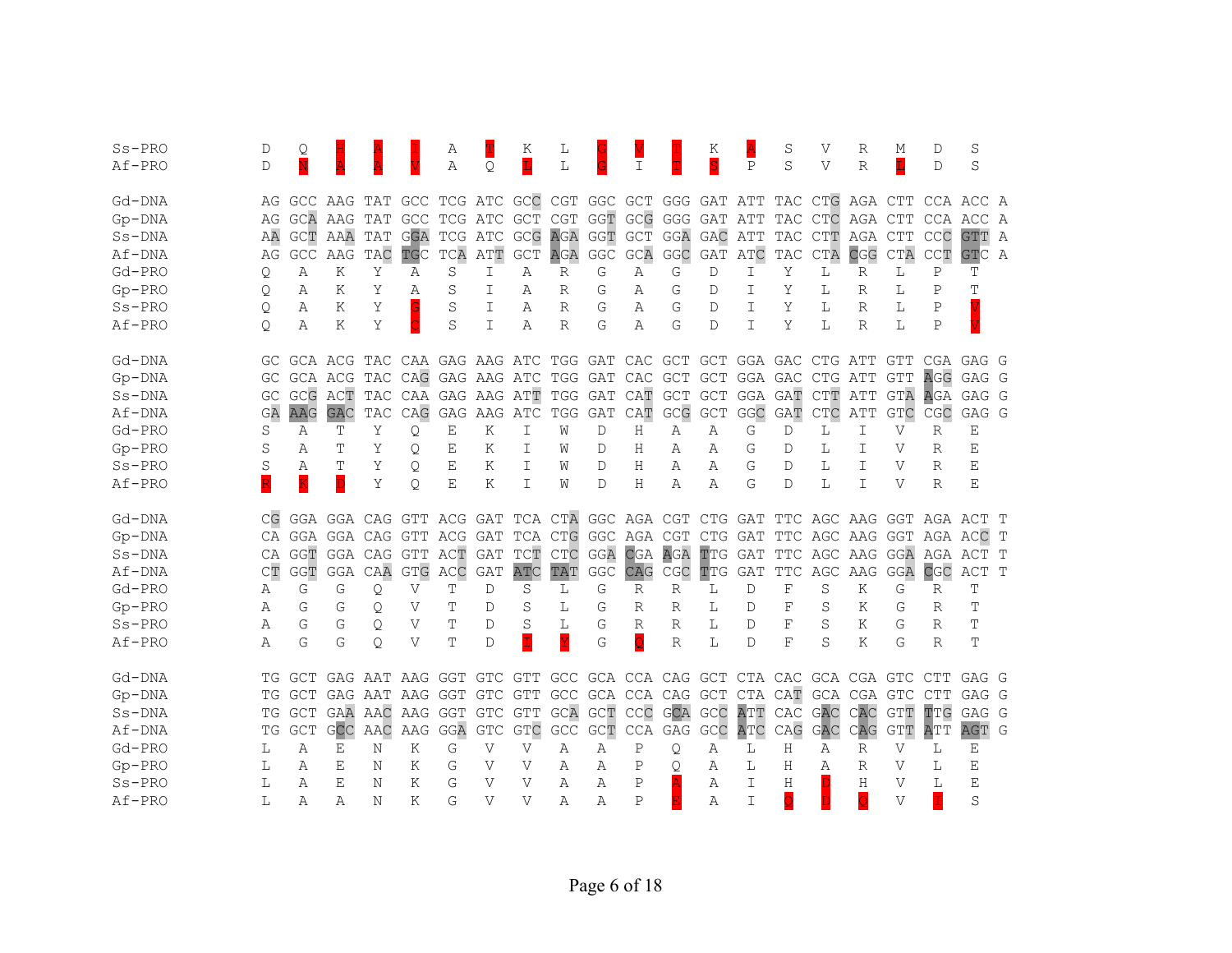| Gd-DNA   | ጥጥ                      |              |         |             |              |                 |               |             |                                      |   |            |   |            | GTC AAG GAG GTC CTT GGC AAG AAG GGA AAC CTA TAG --------CAGATATGA |
|----------|-------------------------|--------------|---------|-------------|--------------|-----------------|---------------|-------------|--------------------------------------|---|------------|---|------------|-------------------------------------------------------------------|
| Gp-DNA   | ТT                      |              |         |             |              |                 |               |             |                                      |   |            |   |            | GTC AAA GAA GTC CTG GGC AAG AAA GGA AAC CTA TAG --------TAGATATGA |
| $Ss-DNA$ | <b>TG</b>               | <b>GTT</b>   |         | AAG GAG GTT |              |                 |               |             | TTG GGG CCC AAG AAA TAA              |   |            |   |            | ---ATTGTTCATATATTCGTCACAA                                         |
| Af-DNA   | CC                      | GTC          | AAG     | <b>ACG</b>  |              | GTC CTG AAG CTA |               |             | TGA                                  |   |            |   |            | AGGATGACGCGAACGGACCAACTGTTGTATCGA                                 |
| $Gd-PRO$ | V                       | $\mathbf{V}$ | K       | Е           | V            | L               | G             | Κ           | K                                    | G | N          | L | $^\star$   |                                                                   |
| $Gp-PRO$ | V                       | V            | K       | Ε           | V            | L               | G             | Κ           | K                                    | G | N          | L | $^{\star}$ |                                                                   |
| $Ss-PRO$ | V                       | V            | K       | $\mathbf E$ | $\mathbf V$  | L               | ${\mathbb G}$ | $\mathbf P$ | K                                    | K | $^{\star}$ |   |            |                                                                   |
| Af-PRO   | $\overline{\mathtt{A}}$ | V            | $\rm K$ | T           | $\mathbf{V}$ | L               | K             | L           | $\star$                              |   |            |   |            |                                                                   |
|          |                         |              |         |             |              |                 |               |             |                                      |   |            |   |            |                                                                   |
| Gd-DNA   |                         |              |         |             |              |                 |               |             |                                      |   |            |   |            | ACAATTGAAATAGATTCTA---CATATCGTATAACT-ATCCGCTTGG-GACCCTCCAATT      |
| Gp-DNA   |                         |              |         |             |              |                 |               |             |                                      |   |            |   |            | ACAGCTG---TAGATTCTA---CATATCGTATAACT-ATCCGCTTGA-GACTCCACAATT      |
| $Ss-DNA$ |                         |              |         |             |              |                 |               |             |                                      |   |            |   |            | ATAAAAGCCATGATACCTTGATCCACTTGTACATCG-ACACCATAGATATATCTACAATA      |
| Af-DNA   |                         |              |         |             |              |                 |               |             |                                      |   |            |   |            | ATCACTAAACCCGTTCTAA--ACCTTTGTTAGATCCTGCACGCTTGATGCGCCTAAAAGT      |
|          |                         |              |         |             |              |                 |               |             |                                      |   |            |   |            |                                                                   |
| Gd-DNA   |                         |              |         |             |              |                 |               |             |                                      |   |            |   |            | CTATGACA-------ATATAAG---AGCAATATAATAC-ATGGACG--AATCGTCTATTT      |
| $Gp-DNA$ |                         |              |         |             |              |                 |               |             |                                      |   |            |   |            | CTATGACA-------ATATAAG---AACAATATAATAC-ATGGACG--AATCGTCTATTT      |
| $Ss-DNA$ |                         |              |         |             |              |                 |               |             |                                      |   |            |   |            | CCTACAAATG-----ACATTAT---CTCTAGAGATTAT-TTGGATATTCATCCACTACTT      |
| Af-DNA   |                         |              |         |             |              |                 |               |             |                                      |   |            |   |            | ACATGAGATAGATACCAATTGGGAAAACAGGAGACTCTGCTGGAAT--ATACATGTACAG      |
|          |                         |              |         |             |              |                 |               |             |                                      |   |            |   |            |                                                                   |
| Gd-DNA   |                         |              |         |             |              |                 |               |             |                                      |   |            |   |            | GATCTTCTTGGCCTTCAACCTGATCGTCTCACCGTTGACGAAAATTCCCTTCCCCT--TG      |
| $Gp-DNA$ |                         |              |         |             |              |                 |               |             |                                      |   |            |   |            | GATCTTCTTCGCCTTCAGCTTGATCGTCTCGCCATTGACGAAGATTCCCTTCCCCT--TA      |
| $Ss-DNA$ |                         |              |         |             |              |                 |               |             |                                      |   |            |   |            | AATCTTCTTATTCTTCAACTTAATCTCCTCTCCATTGACAAAGATTCCCTTCCCCT--TA      |
| Af-DNA   |                         |              |         |             |              |                 |               |             |                                      |   |            |   |            | AAACAGCCCCAGACCCTGTTCCAAGAAAATGCCAAAGTAAAATAGAAACCACCCCAGATC      |
|          |                         |              |         |             |              |                 |               |             |                                      |   |            |   |            |                                                                   |
| Gd-DNA   |                         |              |         |             |              |                 |               |             |                                      |   |            |   |            | TATGGCTCAGGCTTCCTCCACTGGCGGATTTCCGCAGCAAACTGCAGAACCACTT---CC      |
| $Gp-DNA$ |                         |              |         |             |              |                 |               |             |                                      |   |            |   |            | TATGGCTCAGGCTTCCTCCATTCACGAATTTCCGCAGCGAACTGGAGAACAACCT---CC      |
| $Ss-DNA$ |                         |              |         |             |              |                 |               |             |                                      |   |            |   |            | TACGGTTCTGGAACTCTCCACTTTCTAATTTGCGCAGCGAAAAGTAATACAACTT---CC      |
| Af-DNA   |                         |              |         |             |              |                 |               |             |                                      |   |            |   |            | ACCGAATCTT-CTTGGCCTTCAGTCTGATTGTCTCTCCGTTCACAAAAATACCCTTGCCC      |
|          |                         |              |         |             |              |                 |               |             |                                      |   |            |   |            |                                                                   |
| Gd-DNA   |                         |              |         |             |              |                 |               |             |                                      |   |            |   |            | TTCTCCGGGCCCT-CCAGCAATATTCTCGTTGGCTGCGGTGTGCTGGCCGTCATGCCCTT      |
| $Gp-DNA$ |                         |              |         |             |              |                 |               |             |                                      |   |            |   |            | TTCTCTGGGCCCT-CCAGCAATATTCTCGTTGGCTGCGGTGTGCTAGCCGTCATGCCCTT      |
| $Ss-DNA$ |                         |              |         |             |              |                 |               |             |                                      |   |            |   |            | TTCTCTGGTCCTT-CTAACAATATACGTGTAGGTTGTGGTGTGCTCGCTTTCACAAATCT      |
| Af-DNA   |                         |              |         |             |              |                 |               |             |                                      |   |            |   |            | TTGTAAGGCTCTGGCTTCCGCCATTCTC-TGATTTCCGCCGCGAATTGTGTCACAACGTT      |
|          |                         |              |         |             |              |                 |               |             |                                      |   |            |   |            |                                                                   |
| Gd-DNA   |                         |              |         |             |              |                 |               |             | CGGCACTGGCAACTCGA-TAGGATGTGAGTAG 744 |   |            |   |            |                                                                   |
| $Gp-DNA$ |                         |              |         |             |              |                 |               |             | CGGCACTGGCAACTCGA-TTGGATGTGAGTAC 741 |   |            |   |            |                                                                   |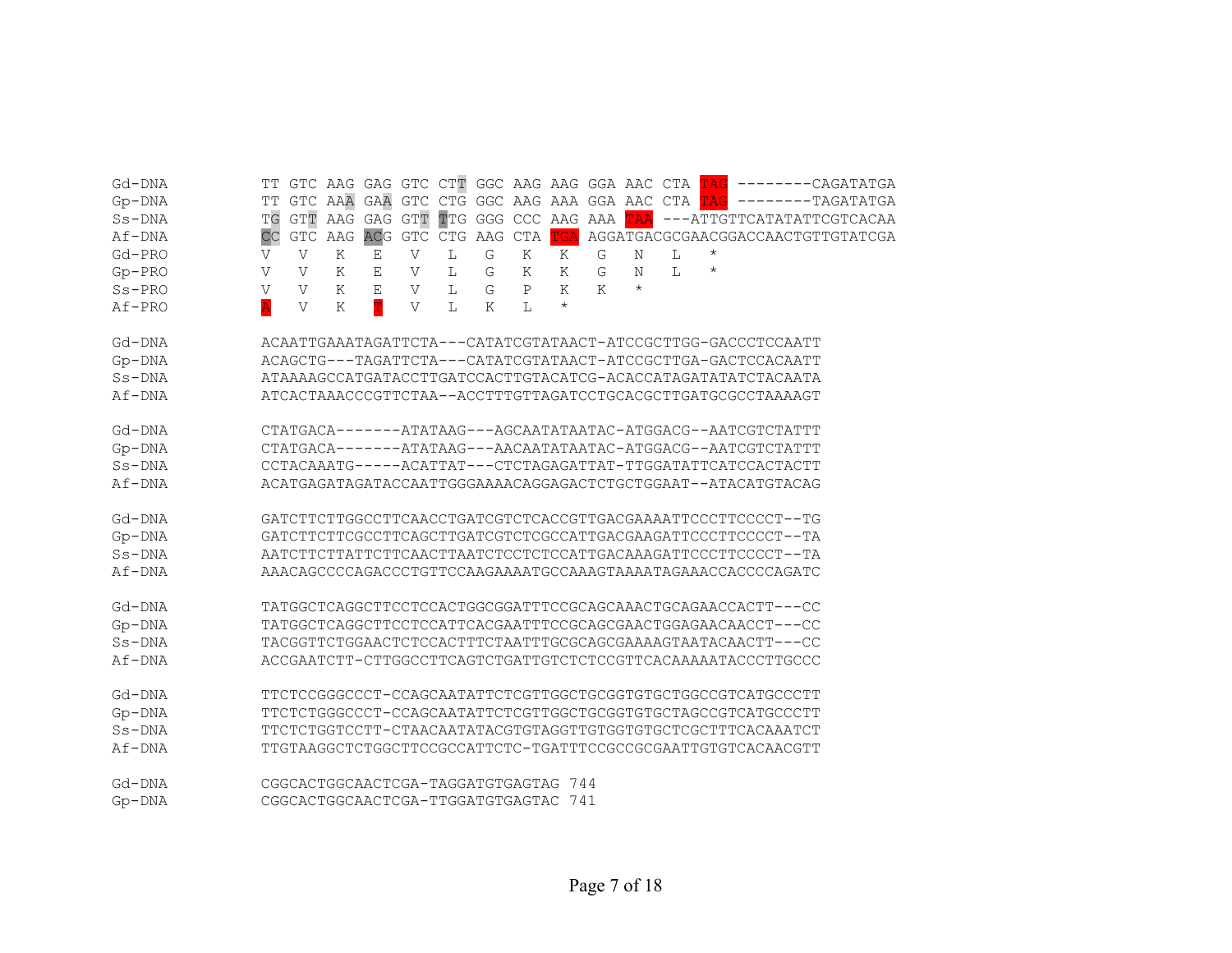## Ss-DNA TGGAACGGGTAATTCGA-TAGGATGAGAGTAC 759<br>Af-DNA TTTGTCGACTCCCTCAAGCAGAATACGAGTAG 775 Af-DNA TTTGTCGACTCCCTCAAGCAGAATACGAGTAG 775

DHC1 (Cytoplasmic dynein heavy chain): 418 bases aligned (Ss = *Sclerotinia sclerotiorum*, Bf = *Botryotinia fuckeliana*)

| $Ss-DNA$ | GAT    | GCT             | GAA TAC      |              |                     |              | CTA GAT CCA ATC CTT AAC CAC GTT CTT AAC AAA GAG TAT CAA AAG ACT 60                  |                                     |    |     |     |     |                             |              |              |            |              |     |              |                    |     |
|----------|--------|-----------------|--------------|--------------|---------------------|--------------|-------------------------------------------------------------------------------------|-------------------------------------|----|-----|-----|-----|-----------------------------|--------------|--------------|------------|--------------|-----|--------------|--------------------|-----|
| Bf-DNA   |        | GAT GCC GAA TAC |              |              |                     |              | CTG GAC CCA ATT CTT AAC CAC GTT CTC AAC AAA GAG TAC CAA AAG ACT 60                  |                                     |    |     |     |     |                             |              |              |            |              |     |              |                    |     |
| Gd-DNA   | GAT    | GCC GAG CAT     |              |              |                     |              | TTG GAT CCA ATC CTT AAC CAC GTC CTC AAC AAG GAA                                     |                                     |    |     |     |     |                             |              |              |            |              |     |              | TAC CAA AAG ACT 60 |     |
| $Gp-DNA$ | GAT    | <b>GCC</b>      | GAG          | CAT          | TTG                 | GAT          |                                                                                     | CCG ATC CTT                         |    | AAT | CAT | GTC | $\mathop{\rm CTC}\nolimits$ | AAC AAG      |              | GAG        | TAC          |     | CAA AAG      | ACT                | 60  |
| $Ss-PRO$ | D      | Α               | E            | Y            | L                   | D            | $\mathbf P$                                                                         | I                                   | L  | Ν   | Н   | V   | L                           | N            | K            | E          | Y            | Q   | Κ            | Т                  |     |
| Bf-PRO   | D      | Α               | E.           | Y            | т.                  | D            | $\mathbf{P}$                                                                        | T                                   | Т. | Ν   | H   | V   | Т.                          | N            | Κ            | Ε          | Y            | Q.  | K            | Ͳ                  |     |
| Gd-PRO   | D      | А               | F.           | Н            | T.                  | D.           | P                                                                                   | T                                   | T. | N   | Н   | V   | T.                          | Ν            | K            | E.         | Y            | O   | K            | T                  |     |
| $Gp-PRO$ | D      | Α               | F.           | Η            | T.                  | D            | $\mathbf{P}$                                                                        | T.                                  | L  | Ν   | H   | V   | Т.                          | N            | K            | E          | Y            | О   | Κ            | Т                  |     |
| $Ss-DNA$ |        |                 |              |              |                     |              | GGT GGA CGT GTT CTT ATT CAG CTT GGT AAG CAA GAA ATT GAC TTT TCG CCC GCA TTT AAG 120 |                                     |    |     |     |     |                             |              |              |            |              |     |              |                    |     |
| Bf-DNA   |        |                 |              |              |                     |              | GGT GGG CGT GTT CTC ATC CAG CTT GGA AAG CAA GAA ATC GAT TTC TCG CCC GCA TTC AAG     |                                     |    |     |     |     |                             |              |              |            |              |     |              |                    | 120 |
| Gd-DNA   |        |                 |              |              |                     |              | GGT GGA CGT GTC CTC ATC CAG CTC GGT AAA CAA GAG ATC GAT TTC TCC CCA GCC TTC         |                                     |    |     |     |     |                             |              |              |            |              |     |              | AAG                | 120 |
| $Gp-DNA$ | GGC    |                 |              |              | GGG CGT GTT CTC ATC |              |                                                                                     | CAG CTT GGC AAA CAA GAA ATC GAT TTC |    |     |     |     |                             |              |              | <b>TCC</b> | <b>CCA</b>   | GCC | <b>TTC</b>   | AAG                | 120 |
| $Ss-PRO$ | G      | G               | $\mathbb{R}$ | $\mathbf{V}$ | L                   | I            | Q                                                                                   | L                                   | G  | K   | Q   | E   | $\mathbb{I}$                | $\mathbb{D}$ | $_{\rm F}$   | S          | $\mathsf{P}$ | Α   | F            | K                  |     |
| Bf-PRO   | G      | G               | R            | V            | L                   | I            | Q                                                                                   | L                                   | G  | K   | Q.  | E   | I                           | D            | F            | S          | P            | Α   | F            | Κ                  |     |
| Gd-PRO   | G      | G               | $\mathbb{R}$ | V            | T.                  | $\mathbb{I}$ | $\circ$                                                                             | L                                   | G  | Κ   | O   | E   | T                           | <sup>D</sup> | F            | S          | P            | Α   | F            | Κ                  |     |
| $Gp-PRO$ | G      | G               | $\mathbb{R}$ | V            | T.                  | T            | $\circ$                                                                             | L                                   | G  | K   | O   | E   | T.                          | <sup>D</sup> | F            | S          | $\mathsf{P}$ | Α   | F            | K                  |     |
| $Ss-DNA$ |        |                 |              |              |                     |              | ATC TAC CTT TCC ACT AGA GAT CCA TCT GCA ACA TTC GCA CCG GAT ATT TGC AGT CGG ACA 180 |                                     |    |     |     |     |                             |              |              |            |              |     |              |                    |     |
| Bf-DNA   | ATT    |                 |              |              |                     |              | TAC CTT TCC ACC AGA GAT CCA TCT GCA ACA TTC GCA CCG GAC ATT TGC AGT CGC ACA 180     |                                     |    |     |     |     |                             |              |              |            |              |     |              |                    |     |
| Gd-DNA   |        |                 |              |              |                     |              | ATC TAC CTC TCG ACC AGA GAT CCA TCT GCT ACG TTT GCA CCA GAC ATA TGC AGT CGC ACA 180 |                                     |    |     |     |     |                             |              |              |            |              |     |              |                    |     |
| $Gp-DNA$ | ATC    | TAT             | CTC          |              |                     |              | TCA ACC AGA GAT CCA TCT GCT ACA TTT GCA CCA GAT GTA TGC AGT CGC ACA 180             |                                     |    |     |     |     |                             |              |              |            |              |     |              |                    |     |
| $Ss-PRO$ | I      | Y               | L            | S            | T                   | R            | $\mathbb{D}$                                                                        | $\mathsf{P}$                        | S  | A   | T   | F   | Α                           | P            | D            | T.         | C            | S   | R            | T                  |     |
| Bf-PRO   |        | Y               | L            | S            | т                   | R            | D                                                                                   | P                                   | S  | Α   | Т   | F   | A                           | P            | D            | T          | С            | S   | R            | Т                  |     |
| $Gd-PRO$ | $\top$ | Y               | T.           | S            | T                   | R            | $\mathsf{D}$                                                                        | $\mathsf{P}$                        | S  | Α   | T   | F   | A                           | P            | <sup>D</sup> | T.         | C            | S   | $\mathbb{R}$ | T                  |     |
| $Gp-PRO$ | T      | Y               | L            | S            | T                   | R            | D                                                                                   | $\mathsf{P}$                        | S  | Α   | T   | F   | Α                           | P            | <sup>D</sup> |            | C            | S   | R            | T                  |     |
| $Ss-DNA$ |        |                 |              |              |                     |              | ACG TTT GTC AAT TTC ACT GTC ACA CAA AGC AGT TTA CAA ACA CAG TCA CTT AAT GAC GTC 240 |                                     |    |     |     |     |                             |              |              |            |              |     |              |                    |     |
| Bf-DNA   |        | ACA TTT         |              |              |                     |              | GTT AAT TTC ACA GTC ACA CAG AGT AGT TTG CAA ACA CAG TCA CTC AAT GAC GTT 240         |                                     |    |     |     |     |                             |              |              |            |              |     |              |                    |     |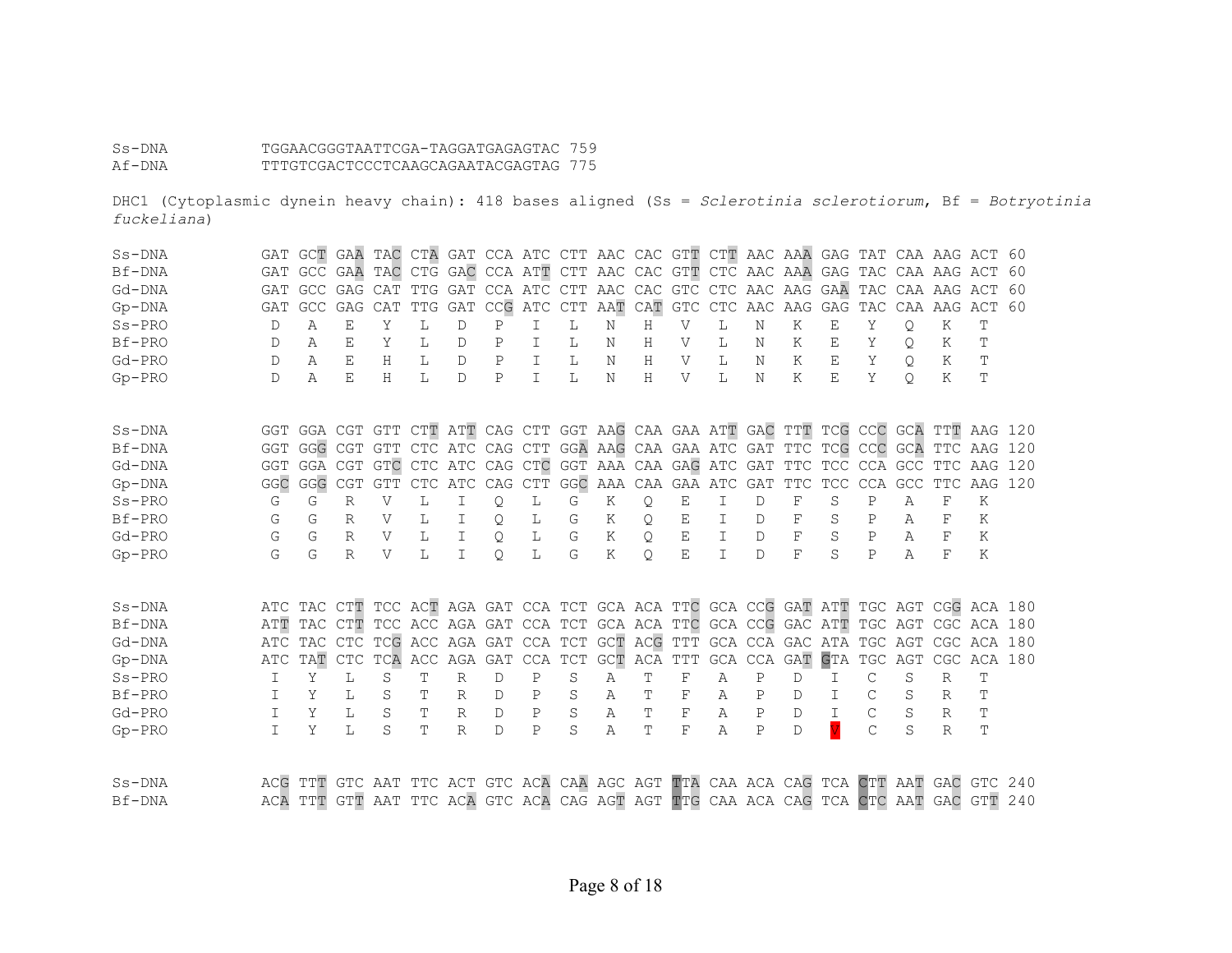| Gd-DNA   | ACT          | TTC        | GTC                                                                             | AAT        |            |             |               | TTC ACC GTC ACC CAG AGC AGT CTC CAA ACG CAA TCA             |              |                      |                         |              |                 |                                 |         |                                 | TTG AAC           |                   | GAA GTC      |              | 240 |
|----------|--------------|------------|---------------------------------------------------------------------------------|------------|------------|-------------|---------------|-------------------------------------------------------------|--------------|----------------------|-------------------------|--------------|-----------------|---------------------------------|---------|---------------------------------|-------------------|-------------------|--------------|--------------|-----|
| $Gp-DNA$ | ACC          | <b>TTC</b> | <b>GTG</b>                                                                      | AAT        | <b>TTC</b> | ACT         | GTC           | ACC CAG AGC AGT CTC CAA ACA CAA                             |              |                      |                         |              |                 |                                 |         | TCA                             | TTG               | AAC               | GAA          | <b>GTC</b>   | 240 |
| $Ss-PRO$ | Т            | $\rm F$    | V                                                                               | Ν          | F          | T           | V             | Т                                                           | Q            | S                    | S                       | L            | Q.              | Т                               | Q       | S                               | L                 | N                 | $\mathbb{D}$ | V            |     |
| Bf-PRO   | Т            | F          | V                                                                               | Ν          | F          | T           | V             | Т                                                           | Q            | S                    | S                       | L            | Q               | Т                               | Q.      | S                               | L                 | N                 | D            | $\mathbf{V}$ |     |
| $Gd-PRO$ | Ͳ            | F          | V                                                                               | Ν          | F          | Т           | V             | Т                                                           | O            | S                    | S                       | L            | O               | Т                               | O       | S                               | L                 | Ν                 | Е            | V            |     |
| $Gp-PRO$ | Τ            | F          | V                                                                               | Ν          | F          | Т           | V             | Т                                                           | $\circ$      | S                    | S                       | L            | Q.              | т                               | $\circ$ | S                               | L                 | Ν                 | Е            | V            |     |
| $Ss-DNA$ |              |            | CTC AAA TCT GAG CGA CCT GAT GTG GAT GAG AGG CGC TCA AAT CTC ATC AAA TTA CAG GGT |            |            |             |               |                                                             |              |                      |                         |              |                 |                                 |         |                                 |                   |                   |              |              | 300 |
| Bf-DNA   | CTC          |            | AAA TCC GAA CGA CCT GAT GTG GAC GAG AGA CGC                                     |            |            |             |               |                                                             |              |                      |                         |              |                 | TCT AAT CTC ATC AAG TTA CAA GGC |         |                                 |                   |                   |              |              | 300 |
| Gd-DNA   | <b>CTG</b>   | AAA TCT    |                                                                                 | GAG        | CGA CCT    |             |               | GAC GTG GAT GAG CGA AGA TCC AAC CTG ATC AAA TTA CAG GGA 300 |              |                      |                         |              |                 |                                 |         |                                 |                   |                   |              |              |     |
| $Gp-DNA$ | <b>CTG</b>   | AAA        | <b>TCT</b>                                                                      | GAG        | CGA CCT    |             | GAC           |                                                             | GTG GAT      | <b>GAA</b>           |                         |              | CGA AGA TCC AAC |                                 |         | CTG ATC AAA                     |                   | TTG               | CAG          | GGA          | 300 |
| $Ss-PRO$ | L            | Κ          | S                                                                               | Ε          | R          | Ρ           | D             | V                                                           | D            | Ε                    | R                       | R            | S               | Ν                               | L       | I                               | Κ                 | L                 | Q            | G            |     |
| Bf-PRO   | L            | Κ          | S                                                                               | E          | R          | $\mathbf P$ | D             | V                                                           | D            | E                    | R                       | R            | S               | Ν                               | L       | T                               | Κ                 | L                 | Q.           | G            |     |
| $Gd-PRO$ | L            | K          | S                                                                               | Е          | R          | P           | $\mathcal{D}$ | V                                                           | D            | Е                    | R                       | R            | S               | Ν                               | Т.      | T                               | K                 | L                 | Q.           | G            |     |
| $Gp-PRO$ | L            | K          | S                                                                               | E          | R          | $\mathbf P$ | $\mathsf{D}$  | V                                                           | $\mathbb{D}$ | $\mathbf{E}% _{0}$   | $\mathbb{R}$            | $\mathbb{R}$ | S               | N                               | L       | T.                              | K                 | L                 | Q.           | G            |     |
| $Ss-DNA$ |              |            | GAA TTC AAA GTT                                                                 |            | CAT CTT    |             |               | AGA CAG CTC GAG AAA CGC TTG TTG CAA GCA TTG AAC GAA TCA     |              |                      |                         |              |                 |                                 |         |                                 |                   |                   |              |              | 360 |
| Bf-DNA   |              |            | GAA TTC AAA GTT                                                                 |            |            |             |               | CAC CTC AGG CAG CTC GAG AAG CGC TTG                         |              |                      |                         |              |                 | CTG CAA GCC CTG AAC GAA TCA     |         |                                 |                   |                   |              |              | 360 |
| Gd-DNA   |              |            | GAA TTC AAG GTC CAT                                                             |            |            | <b>CTT</b>  |               | CGC CAA TTG GAG AAG CGT CTT                                 |              |                      |                         |              |                 |                                 |         | TTG CAA GCT TTG AAC GAG TCC 360 |                   |                   |              |              |     |
| $Gp-DNA$ | GAA          | TTC        | AAG                                                                             | <b>GTC</b> | CAC        | ${\tt CTT}$ | CGC           |                                                             | CAA TTG      |                      | GAG AAG CGT             |              | <b>CTT</b>      | TTG                             | CAG     | <b>GCT</b>                      | TTG               | AAC               | GAG          | <b>TCC</b>   | 360 |
| $Ss-PRO$ | E            | $\rm F$    | Κ                                                                               | V          | H          | L           | $\mathbb{R}$  | Q                                                           | L            | Ε                    | K                       | $\mathbb{R}$ | L               | L                               | Q       | Α                               | L                 | N                 | E            | $\rm S$      |     |
| Bf-PRO   | E            | F          | Κ                                                                               | V          | Η          | L           | $\mathbb{R}$  | Q                                                           | L            | Ε                    | Κ                       | R            | L               | L                               | Q.      | Α                               | L                 | Ν                 | E            | S            |     |
| $Gd-PRO$ | E            | $_{\rm F}$ | K                                                                               | V          | Н          | L           | $\mathbb{R}$  | Q                                                           | L            | E                    | K                       | R            | L               | L                               | Q.      | A                               | L                 | Ν                 | E            | S            |     |
| $Gp-PRO$ | E            | F          | K                                                                               | V          | H          | L           | R             | Q.                                                          | L            | E                    | Κ                       | $\mathbb{R}$ | L               | L                               | O       | Α                               | L                 | Ν                 | E            | S            |     |
| $Ss-DNA$ |              |            | CGT GGC AAT ATT                                                                 |            |            |             |               | CTC GAT GAT GAT AAC GTC ATT GAA ACT CTC GAA ACT             |              |                      |                         |              |                 |                                 |         |                                 | TTG AAG AAG G 418 |                   |              |              |     |
| Bf-DNA   |              |            | CGT GGC AAT ATT                                                                 |            | CTT        | GAT         |               | GAT GAC AAC GTC ATT GAA ACT CTT GAG ACT                     |              |                      |                         |              |                 |                                 |         |                                 |                   | TTG AAG AAG G     |              | 418          |     |
|          |              |            | GGC AAT ATC                                                                     |            |            |             |               |                                                             |              |                      | GAC AAC GTC ATT GAG ACT |              |                 |                                 |         |                                 |                   | TTG AAG AAG       |              | 418          |     |
| Gd-DNA   | <b>CGT</b>   |            |                                                                                 |            | TTG GAT    |             | GAT           |                                                             |              |                      |                         |              |                 | CTC GAG ACG                     |         |                                 |                   |                   |              | G            |     |
| $Gp-DNA$ | <b>CGT</b>   | GGT        | AAT ATC                                                                         |            | TTG        | GAT         | GAT           | D                                                           |              | GAC AAC GTT ATT<br>V |                         | GAA ACT      |                 | $\ensuremath{\mathsf{CTC}}$     | GAA ACG |                                 |                   | TTG AAG AAG G 418 | K            |              |     |
| $Ss-PRO$ | R            | G          | N                                                                               | I          | L          | D           | $\mathbb D$   |                                                             | N            |                      | I                       | E            | T               | L                               | Ε       | T                               | L                 | K                 |              |              |     |
| Bf-PRO   | $\mathbb{R}$ | G          | N                                                                               | I          | L          | D           | D             | D                                                           | Ν            | V                    | T                       | Ε            | Т               | L                               | Е       | Т                               | L                 | K                 | Κ            |              |     |
| $Gd-PRO$ | $\mathbb{R}$ | G          | N                                                                               | T.         | T.         | D           | $\mathbb{D}$  | D                                                           | N            | V                    | $\top$                  | E            | Τ               | L                               | E       | Ͳ                               | L                 | Κ                 | Κ            |              |     |
| $Gp-PRO$ | $\mathbb{R}$ | G          | N                                                                               | T.         | L          | D           | $\mathsf{D}$  | D                                                           | N            | $\mathbf{V}$         | $\top$                  | E            | T               | L                               | E       | T                               | T.                | Κ                 | Κ            |              |     |

GPHN (Gephyrin): ~300 bases aligned; the alignment starts with non-coding miscellaneous feature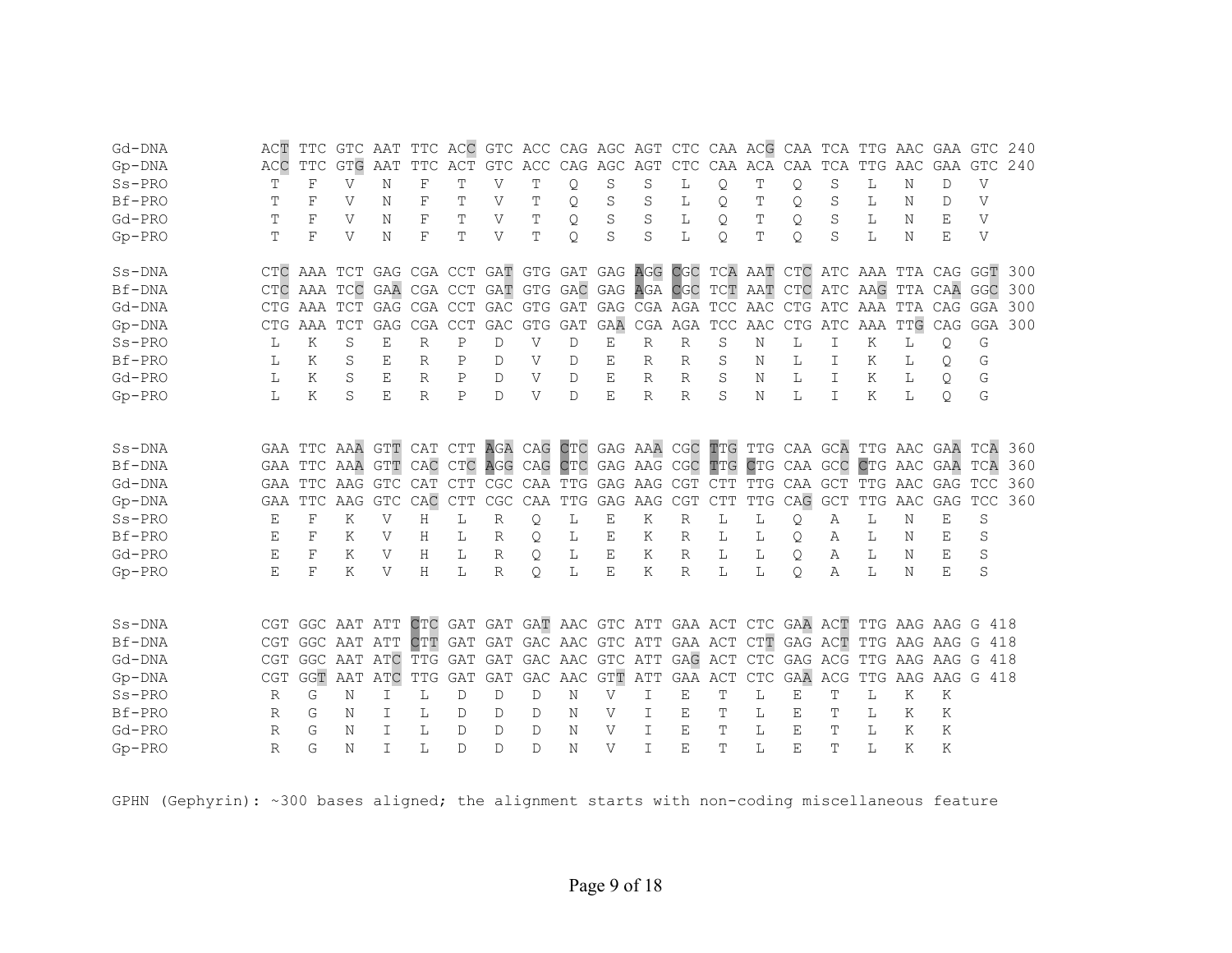(Nh = *Nectria haematococca*, Ac = *Aspergillus clavatus*)

| Gd-DNA       |    |                         |     | ATT----TC-CATTCTAACACGTAA-----------T ACA GTT                                 |                |              |              |             |         |     |         |                       | GCA CTC |                                                   |              | ATG TCA CGC  |              | CC          |            |            |    |
|--------------|----|-------------------------|-----|-------------------------------------------------------------------------------|----------------|--------------|--------------|-------------|---------|-----|---------|-----------------------|---------|---------------------------------------------------|--------------|--------------|--------------|-------------|------------|------------|----|
| $Gp-DNA$     |    |                         |     | ACT----TT-CATTCTAATTCGCAG-----------T                                         |                |              |              |             |         |     | ACA GTT |                       |         | GCA CTC ATG                                       |              |              | TCA CGT CC   |             |            |            |    |
| $Nh-DNA$     |    |                         |     | ATC----TCATATTCTAATTCGAAACTGAT-CAAGCT                                         |                |              |              |             |         |     | TTA GTT |                       |         | <b>GCA ATG ATG</b>                                |              | TCA CGC      |              | CC          |            |            |    |
| Ac-DNA       |    |                         |     | ATTGCCCTTGAATCCAGAGCCATGACTGACATCTACT GTA GTT GCA ATG ATG                     |                |              |              |             |         |     |         |                       |         |                                                   |              | TCT          | CGC          | CC          |            |            |    |
| Gd-PRO       |    |                         |     |                                                                               |                |              |              |             |         |     |         |                       | Α       | L                                                 | М            | S            | R            | $\mathbf P$ |            |            |    |
| $Gp-PRO$     |    |                         |     |                                                                               |                |              |              |             |         |     |         |                       | Α       | L                                                 | М            | S            | $\mathbb{R}$ | $\mathbf P$ |            |            |    |
| $Nh-PRO$     |    |                         |     |                                                                               |                |              |              |             |         |     |         |                       | Α       | М                                                 | М            | S            | R            | $\mathbf P$ |            |            |    |
| $Ac-PRO$     |    |                         |     |                                                                               |                |              |              |             |         |     |         |                       | А       | Μ                                                 | М            | S            | R            | $\mathbf P$ |            |            |    |
| Gd-DNA       |    |                         |     | T GTT GCT GGT GTC CGC AAC AAG AGC ATC ATT ATC ACC CTC CCA GGC TCG CCA AAG GGC |                |              |              |             |         |     |         |                       |         |                                                   |              |              |              |             |            |            | GC |
| $Gp-DNA$     |    | GTT                     |     | GCT GGC GTC AGA AAC AAG AGT ATC ATT ATC ACT CTT CCA GGC TCG CCG AAG GGT       |                |              |              |             |         |     |         |                       |         |                                                   |              |              |              |             |            |            | GC |
| Nh-DNA       |    | <b>GTG</b>              | GCT | GGC GTC CGT AAC CAG ACC ATC ATT                                               |                |              |              |             |         |     |         |                       |         | GTC ACC TTA CCT GGC TCT CCC AAG GGT               |              |              |              |             |            |            | GC |
| Ac-DNA       |    | <b>GTG</b>              | GCG | GGT                                                                           |                | GTC AGA GAT  |              | AAG         | TCA     | CTC | CTG ATT |                       |         | ACA CTA CCA GGC                                   |              |              | TCG          | CCA AAG     |            | GGA        | GC |
| Gd-PRO       |    | V                       | Α   | G                                                                             | V              | R            | Ν            | K           | S       | I   | I       | I                     | Т       | L                                                 | Ρ            | G            | S            | Ρ           | K          | G          | Α  |
| $Gp-PRO$     |    | V                       | Α   | G                                                                             | V              | $\mathbb{R}$ | Ν            | K           | S       | I   | I       | I                     | Т       | L                                                 | Ρ            | G            | S            | P           | Κ          | G          | Α  |
| $Nh-PRO$     |    | V                       | Α   | G                                                                             | $\overline{V}$ | $\mathbb R$  | Ń            | Q           | T       | I   | I       | $\overline{\text{V}}$ | T       | L                                                 | $\mathbf{P}$ | G            | S            | $\mathbb P$ | Κ          | G          | Α  |
| $Ac-PRO$     |    | $\mathbf{V}$            | Α   | G                                                                             | V              | $\mathbb{R}$ | $\mathbf{D}$ | Κ           | S       | L   | L       | I                     | Т       | L                                                 | $\mathbf{P}$ | G            | S            | $\mathbf P$ | Κ          | G          | Α  |
| Gd-DNA       |    |                         |     | C AAG GAG AAT CTC CAG TGC ATA                                                 |                |              |              |             |         |     |         |                       |         | TTA AAG CTC CTA CCT CAT GCA TGC TTG CAA           |              |              |              |             | GCA GCA G  |            |    |
| $Gp-DNA$     |    |                         |     | AAG GAG AAT CTC CAG TCA GTG                                                   |                |              |              |             |         |     |         |                       |         | CTG AAA CTT CTA CCA CAT GCT TGT TTG CAG GCA GCA G |              |              |              |             |            |            |    |
| $Nh$ - $DNA$ |    |                         |     | C AGG GAG AAT CTC CAG GCC ATC                                                 |                |              |              |             | GTC AAG |     | ACT     |                       |         | CTT CCT CAT GCT TGC                               |              |              | CTC          | CAG         | GCG        | TCA G      |    |
| Ac-DNA       |    | C AAG GAA               |     | AAT                                                                           | CTT            | GAG GCA ATC  |              |             | ATC AAG |     | CTT     |                       |         | CTA CCG CAC GCT                                   |              | TGT ACT      |              | CAG         | GCG        | GCT G      |    |
| Gd-PRO       |    | K                       | Ε   | N                                                                             | L              | Q            |              | I           | L       | K   | L       | L                     | Ρ       | Η                                                 | Α            | C            | L            | Q           | Α          | Α          |    |
| $Gp-PRO$     |    | K                       | Ε   | Ν                                                                             | L              | Q            | S            |             | L       | Κ   | L       | L                     | Ρ       | Η                                                 | Α            | $\mathsf{C}$ | L            | Q           | Α          | Α          |    |
| $Nh-PRO$     |    | $\overline{\mathsf{R}}$ | E   | Ν                                                                             | L              | Q            | Α            | I           |         | Κ   | Т       | L                     | Ρ       | Н                                                 | Α            | $\mathsf{C}$ | L            | Q           | Α          | S          |    |
| Ac-PRO       |    | K                       | E   | Ν                                                                             | L              | E            | Α            | $\mathbf I$ | I       | Κ   | L       | L                     | Ρ       | Η                                                 | Α            | $\mathsf{C}$ | Т            | Q.          | Α          | Α          |    |
| Gd-DNA       |    |                         |     | GG GCG GAC TCC AGA TCT CTA CAT GCT GGA GGC ATC AAA AAG CTG GAA TCG GAG GCT    |                |              |              |             |         |     |         |                       |         |                                                   |              |              |              |             |            | GGA A      |    |
| $Gp-DNA$     | GT |                         |     | GCC GAT TCG AGA TCT CTG CAT GCT GGT GGC ATC AAA AAG CTA GAA TCG GAG GCT       |                |              |              |             |         |     |         |                       |         |                                                   |              |              |              |             |            | GGG A      |    |
| Nh-DNA       | GG |                         |     | GCC AAC TCG AGA TCT                                                           |                |              | CTC          | CAT         |         |     |         | GCT GGG GGA GTT       |         | AAG AAA CTA                                       |              |              | GAG TCA      |             | GAT GCA    | GGT        | T  |
| Ac-DNA       | GA | GCA                     | GAC | <b>TCG</b>                                                                    |                | CGA GCT      | CTT          | CAT         | GCT     | GGC | GGT     | GTC                   |         | AAG AAG                                           | CTG          |              | GAA GCC      | GAA         | <b>GCT</b> | <b>GGT</b> | G  |
| Gd-PRO       | G  | Α                       | D   | S                                                                             | R              | S            | L            | Η           | Α       | G   | G       | I                     | Κ       | Κ                                                 | L            | Ε            | S            | Ε           | Α          | G          |    |
| $Gp-PRO$     | G  | Α                       | D   | S                                                                             | R              | S            | L            | Η           | Α       | G   | G       | I                     | Κ       | Κ                                                 | L            | Ε            | S            | Ε           | Α          | G          |    |
| $Nh-PRO$     | G  | Α                       |     | S                                                                             | R              | S            | L            | Н           | Α       | G   | G       |                       | K       | K                                                 | L            | Е            | S            |             | Α          | G          |    |
| Ac-PRO       |    |                         |     |                                                                               |                |              |              |             |         |     |         |                       |         |                                                   |              |              | Ā            |             |            |            |    |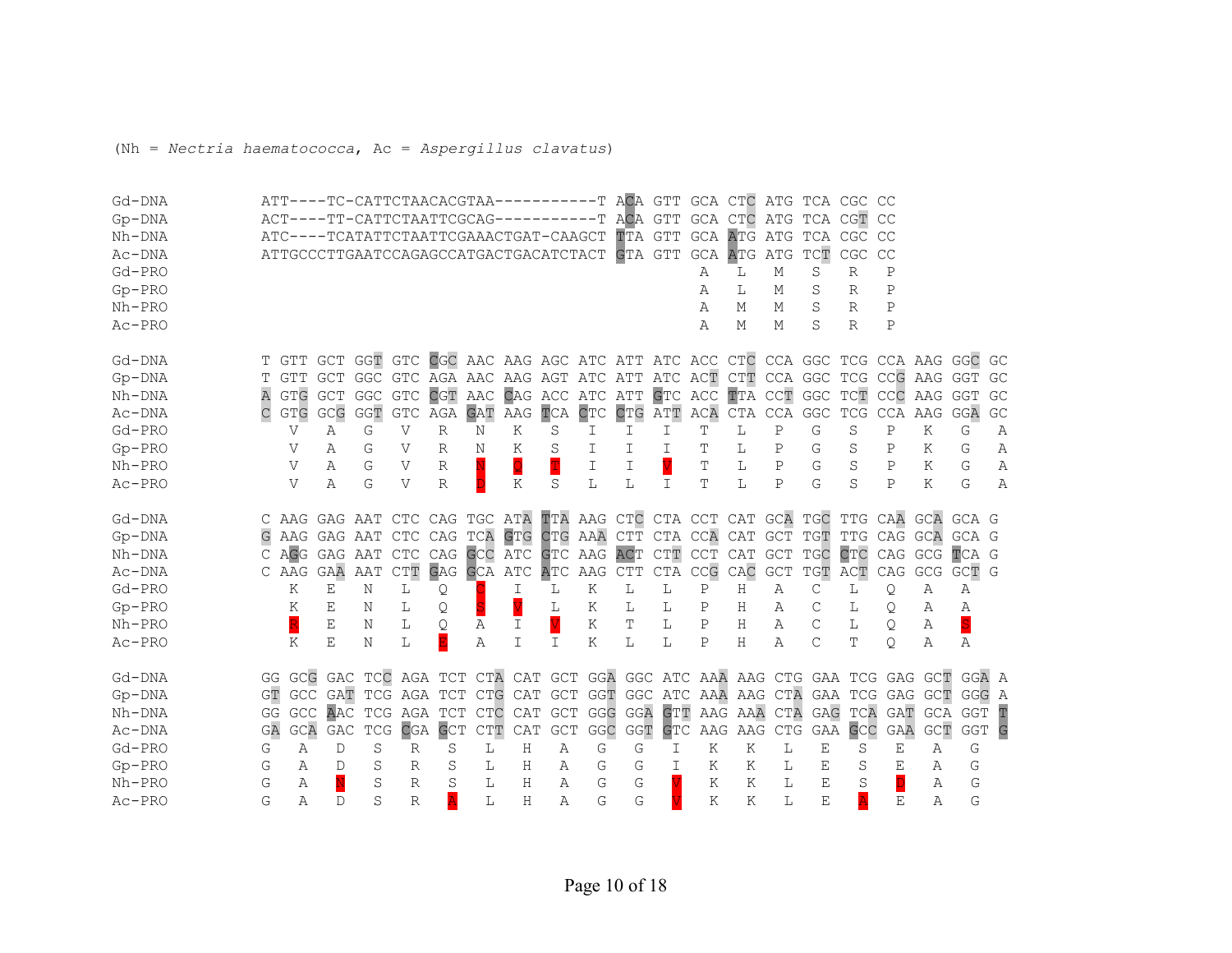| TA AGC TCT AGC GGA TCT CAC GCT GGC CAT CAC GGC TAT GGT CAC GGT CAC GAC CA 303 |
|-------------------------------------------------------------------------------|
|                                                                               |
| GGA CAT CAT GGC CAC AGC CAT GGT CAC GGC CA 318                                |
| CA 324                                                                        |
| CA 354                                                                        |
|                                                                               |
|                                                                               |
|                                                                               |
|                                                                               |
|                                                                               |

PCS (Peroxisomal-coenzyme A synthetase): ~480 bases aligned; Alignment shows the exonic region and a predicted intronic region (Ac = *Aspergillus clavatus*; Ao = *Arthroderma otae*)

| $Gd$ - $DNA$ |              |        |            |     |              |   |                                               |   |     |     | <b>GTA</b>                                                              | CCC        | TTG     | ACA CAC A  |            |            |                |
|--------------|--------------|--------|------------|-----|--------------|---|-----------------------------------------------|---|-----|-----|-------------------------------------------------------------------------|------------|---------|------------|------------|------------|----------------|
| $Gp-DNA$     |              |        |            |     |              |   |                                               |   |     |     | <b>GTG</b>                                                              | CCC        | TTG     | ACA        | CAC A      |            |                |
| $Ac-DNA$     |              |        |            |     |              |   |                                               |   |     |     | GTT                                                                     | <b>CCC</b> | CTG     | ACG        | CAC A      |            |                |
| $Ao-DNA$     |              |        |            |     |              |   |                                               |   |     |     | GTA                                                                     | CCG        | CTC     | TCA        | CAT A      |            |                |
| $Gd-PRO$     |              |        |            |     |              |   |                                               |   |     |     | V                                                                       | Ρ          | L       | т          | Η          |            |                |
| $Gp-PRO$     |              |        |            |     |              |   |                                               |   |     |     | V                                                                       | P          | L       | т          | H          |            |                |
| $Ac-PRO$     |              |        |            |     |              |   |                                               |   |     |     | V                                                                       | Ρ          | L       |            | Η          |            |                |
| $Ao-PRO$     |              |        |            |     |              |   |                                               |   |     |     | V                                                                       | Ρ          | L       |            | H          |            |                |
|              |              |        |            |     |              |   |                                               |   |     |     |                                                                         |            |         |            |            |            |                |
| Gd-DNA       |              | GG AAT |            |     |              |   |                                               |   |     |     | TTG ACG AGG ACA ATG AGTATGCA--AGCCCGCTAGTGGCTAGTGGGAGATTCTCA            |            |         |            |            |            |                |
| $Gp-DNA$     | GG           | AAT    | TTG ACA    |     |              |   |                                               |   |     |     | AGG ACT ATG AGTATGTA--AATCCGCCCGTGG-------GAGATTTCCA                    |            |         |            |            |            |                |
| $Ac-DNA$     | AG           | AAC    | <b>CTG</b> | ACC | ACT AGC      |   |                                               |   |     |     | ATG AGTGAGTAC-AACATCCCTGTGT-------GATGTAACTG                            |            |         |            |            |            |                |
| Ao-DNA       | AA           | AAC    | CTG        | ACC |              |   |                                               |   |     |     | AGG ACA ATG AGTGGGTGTTGGCTAGTTTGTTG-------GAGATTTTTA                    |            |         |            |            |            |                |
| Gd-PRO       | R            | N      | L          | T   | $\mathbb{R}$ | Т | М                                             |   |     |     |                                                                         |            |         |            |            |            |                |
| $Gp-PRO$     | $\mathbb{R}$ | N      | L          | Т   | R            |   | М                                             |   |     |     |                                                                         |            |         |            |            |            |                |
| $Ac-PRO$     |              | N      | L          | Т   |              | S | М                                             |   |     |     |                                                                         |            |         |            |            |            |                |
| $Ao-PRO$     |              | N      | L          | T   |              | Ͳ | М                                             |   |     |     |                                                                         |            |         |            |            |            |                |
|              |              |        |            |     |              |   |                                               |   |     |     |                                                                         |            |         |            |            |            |                |
| Gd-DNA       |              |        |            |     |              |   |                                               |   |     |     | ----ATTGCTAA-CA--ATT-GACA-GAG AAC ATC CAG GCA ACA TAT GAG TTG AGC CCT G |            |         |            |            |            |                |
| $Gp-DNA$     |              |        |            |     |              |   |                                               |   |     |     | ----ATTGCTAA-CA--ATTTGGCA-GAG AAC ATA CAG GCA ACA TAT                   |            | GAG CTG |            | AGC        | <b>CCT</b> |                |
| Ac-DNA       |              |        |            |     |              |   | GAAGACCACTGA-CGCGGTATCACAAGAC AAC ATC CGG GCT |   |     |     | ACA TAT AAG TTG ACC CCC G                                               |            |         |            |            |            |                |
| $Ao-DNA$     |              |        |            |     |              |   | TTGTCATGCTAAATACATTCTCGTTAGGA AAC ATC         |   | CAA | GCT | ACA                                                                     | TAC        | TCT     | <b>CTG</b> | <b>ACG</b> | <b>GGT</b> | $\overline{A}$ |
| Gd-PRO       |              |        |            |     |              |   |                                               | Ν | Q   | Α   | Т                                                                       | Υ          | Ε       | L          | S          | Ρ          |                |
| $Gp-PRO$     |              |        |            |     |              |   |                                               | N | Q.  | A   | T                                                                       | Y          | F.      | L          | S          | P          |                |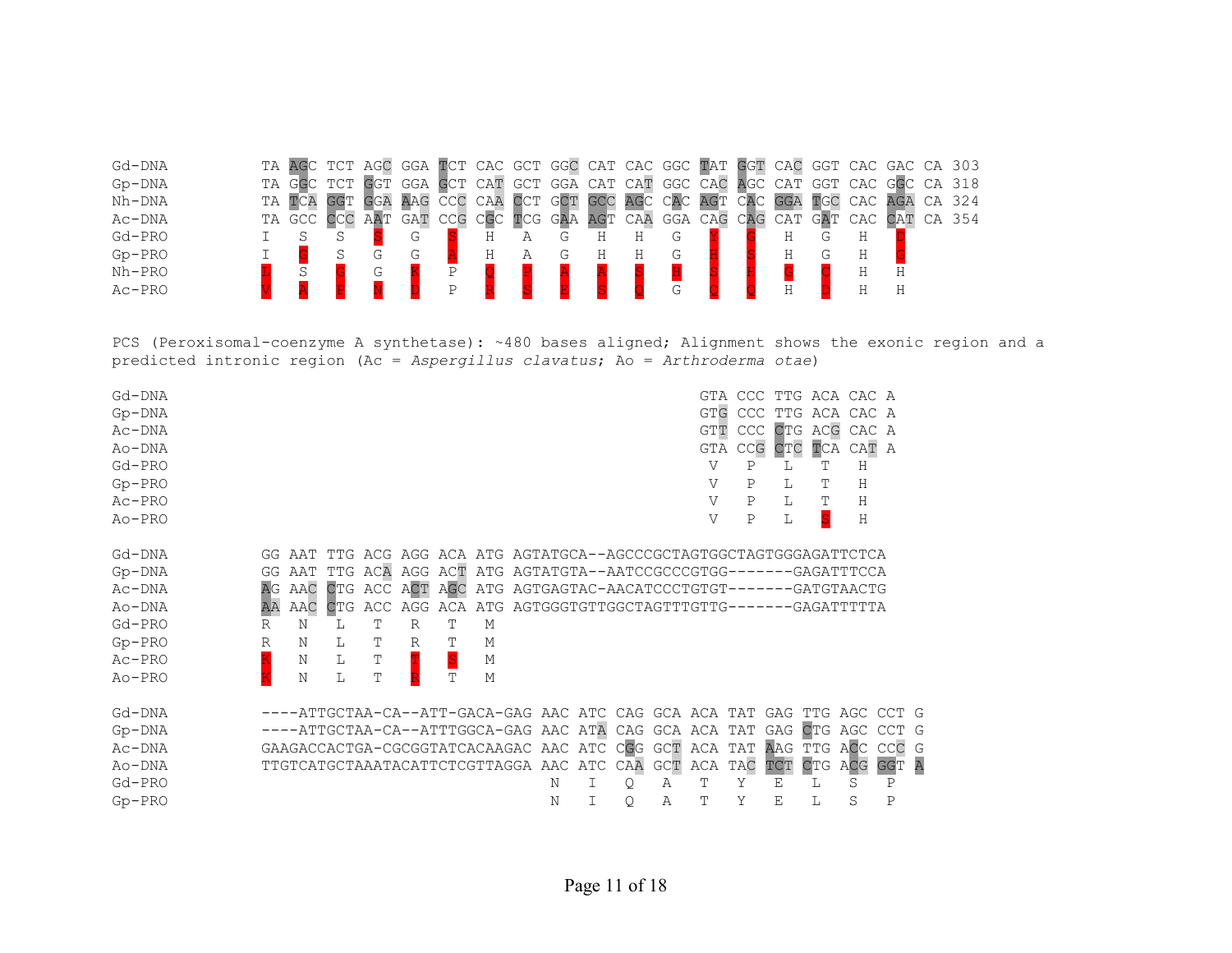| $Ac$ -PRO  |               |            |              |                             |                         |                                  |              |                                    | Ν                                | I                                |                         | Α            | Т                                                   | Υ                       |            | L            |                   | P                     |              |            |
|------------|---------------|------------|--------------|-----------------------------|-------------------------|----------------------------------|--------------|------------------------------------|----------------------------------|----------------------------------|-------------------------|--------------|-----------------------------------------------------|-------------------------|------------|--------------|-------------------|-----------------------|--------------|------------|
| Ao-PRO     |               |            |              |                             |                         |                                  |              |                                    | N                                | T                                | Q.                      | Α            | Ͳ                                                   | Y                       |            | L            |                   | Ġ                     |              |            |
| Gd-DNA     | CТ            | GAC        | CGA ACC      |                             | ATG CTT                 |                                  | GTC ATG      |                                    | CCT                              | CTT                              | TTC CAC                 |              | GTC CAC GGC                                         |                         |            | CTT          | <b>CTC</b>        | GCC                   | GGG          | CTC        |
| $Gp-DNA$   | $C\mathbb{T}$ | GAC        | CGA ACC      |                             | ATG CTC                 |                                  | GTC ATG      |                                    | <b>CCT</b>                       | <b>CTT</b>                       | TTC                     | CAC          | GTC CAC GGC CTT                                     |                         |            |              | <b>CTT</b>        | GCC GGG               |              | <b>TTC</b> |
| $Ac$ -DNA  | AG            | <b>GAT</b> | CGC ACC      |                             | TAC                     | TTG                              | <b>GTG</b>   | ATG                                | <b>CCT</b>                       | CTA                              | $_{\rm TTC}$            | CAC          | ${\tt GTC}$                                         | CAC                     | GGG CTG    |              | TTG               | $\mathsf{GCC}$        | GGA          | <b>TTC</b> |
| Ao-DNA     | AΤ            | GAC        | CGA ACT      |                             | TAT                     | <b>CTT</b>                       | <b>GTT</b>   | ATG                                | CCG                              | CTC                              | $_{\rm TTC}$            | CAC          | ${\tt GTC}$                                         | CAC                     | GGG CTT    |              | CTC               | GCC                   | <b>GCT</b>   | <b>TTC</b> |
| $Gd-PRO$   | Α             | D          | $\mathbb{R}$ | T                           | М                       | L                                | $\mathbf{V}$ | М                                  | $\, {\bf P}$                     | L                                | $\mathbf F$             | H            | $\mathbf{V}$                                        | H                       | G          | L            | L                 | Α                     | G            | L          |
| $Gp-PRO$   | Α             | D          | R            | T                           | М                       | L                                | V            | М                                  | P                                | L                                | F                       | Н            | V                                                   | Η                       | G          | L            | L                 | Α                     | G            | F          |
| Ac-PRO     |               | D          | R            | Τ                           |                         | L                                | V            | M                                  | P                                | L                                | F                       | Η            | V                                                   | Η                       | G          | L            | L                 | Α                     | G            | $\rm F$    |
| Ao-PRO     |               | D          | $\mathbb{R}$ | T                           |                         | L                                | V            | М                                  | $\mathbb P$                      | L                                | F                       | H            | V                                                   | Н                       | G          | L            | L                 | Α                     |              | F          |
| Gd-DNA     | CTC.          |            | GCC CCT      | <b>CTT</b>                  | <b>CTT</b>              |                                  |              |                                    |                                  |                                  | TCC GGA GGC TCT GTC GTT |              | GTC CCT                                             |                         | GCC AAG    |              | TTC AGC           |                       | GCC ACT      | ACC        |
| $Gp-DNA$   | CTT           | <b>GCC</b> | CCT          | CTA                         | <b>CTT</b>              | <b>TCC</b>                       |              |                                    | GGA GGG TCC                      | <b>GTC</b>                       | <b>GTT</b>              | <b>GTC</b>   | <b>CCT</b>                                          |                         | GCC AAG    | TTC          | AGC               |                       | GCC ACT      | ACT        |
| Ac-DNA     | CTC           |            | GCC CCC      | <b>CTT</b>                  | TTG                     | $\mathbb{T}\mathbb{C}\mathbb{T}$ |              | GGA GGC                            | <b>TCC</b>                       | <b>GTA</b>                       | ATT                     | <b>GTG</b>   | <b>CCT</b>                                          | CCC                     | AGA        | <b>TTC</b>   | <b>TCC</b>        | GCA                   | TCG          | <b>GAG</b> |
| Ao-DNA     | <b>CTC</b>    | GCC        | CCG          | TTA                         | CAG                     | TCT                              | GGA          | GGG                                | <b>TCC</b>                       | <b>GTC</b>                       | <b>GTT</b>              | <b>GTG</b>   | <b>CCT</b>                                          | CCC                     | AAG        | <b>TTC</b>   | TCT               | GCT                   | ACC          | <b>GAT</b> |
| $Gd-PRO$   | L             | Α          | $\mathbf P$  | L                           | L                       | S                                | G            | G                                  | S                                | V                                | V                       | $\mathbf{V}$ | Ρ                                                   | Α                       | Κ          | F            | S                 | Α                     | Т            | Т          |
| $Gp-PRO$   | L             | Α          | Ρ            | L                           | L                       | S                                | G            | G                                  | S                                | V                                | V                       | V            | P                                                   | Α                       | Κ          | F            | S                 | Α                     |              | Т          |
| Ac-PRO     | L             | Α          | $\mathbb P$  | L                           | L                       | S                                | G            | G                                  | S                                | V                                | İ                       | V            | $\mathbf P$                                         |                         | R          | F            | S                 | Α                     | S            |            |
| Ao-PRO     | L             | Α          | P            | L                           | $\overline{\mathsf{Q}}$ | S                                | G            | G                                  | S                                | V                                | V                       | V            | P                                                   | $\overline{\mathbf{P}}$ | Κ          | F            | S                 | Α                     | Т            |            |
| Gd-DNA     | TTC.          |            |              | TGG GAG GAT                 |                         | TTC ATC ACG                      |              |                                    |                                  |                                  |                         |              | CAT AAA GCC AAC TGG TAC ACT GCT                     |                         |            |              |                   | GTG CCC ACC ATC       |              | CAC        |
| $Gp-DNA$   | TTC           |            | TGG GAA      | GAC                         | TTT                     | ATC                              | AAT          |                                    |                                  |                                  |                         |              | TAT AAA GCT AAC TGG TAC ACT                         |                         | <b>GCT</b> |              |                   | GTG CCC ACC ATC       |              | CAC        |
| Ac-DNA     | TTC           | TGG        | GCG          | GAT                         | <b>TTC</b>              | GTT                              | <b>GGA</b>   | TTC                                | CAC                              | GCG                              | AAC                     |              | TGG TAC ACA                                         |                         | <b>GCT</b> | GTG          | CCT               |                       | ACG ATC      | CAT        |
| Ao-DNA     | TTC           | TGG        | TCG          | <b>GAT</b>                  | <b>TTC</b>              | ATC                              | ACG          | TAC                                | AAG                              | GCC                              | AAC                     | TGG          | TAT                                                 | ACG                     | GCG        | <b>GTG</b>   | CCG               | ACC                   | ATA          | CAC        |
| Gd-PRO     | $\mathbf F$   | W          | Ε            | D                           | $\mathbf F$             | I                                | Τ            | H                                  | Κ                                | Α                                | Ν                       | W            | Υ                                                   | Т                       | Α          | V            | P                 | T                     | I            | H          |
| $Gp - PRO$ | $\mathbf F$   | W          | E            | D                           | F                       | I                                |              | Υ                                  | K                                | Α                                | Ν                       | W            | Υ                                                   | Т                       | Α          | V            | $\mathbf P$       | T                     | I            | Η          |
| Ac-PRO     | F             | W          |              | D                           | $\mathbf F$             |                                  |              | $\overline{\overline{\mathrm{F}}}$ | $\overline{\mathbf{H}}$          | Α                                | Ν                       | W            | Y                                                   | Т                       | A          | V            | Ρ                 | Τ                     | I            | H          |
| Ao-PRO     | F             | W          | S            | D                           | F                       | I                                | T            | Υ                                  | Κ                                | Α                                | Ν                       | W            | Y                                                   | Т                       | Α          | V            | $\mathsf{P}$      | Т                     | T            | Н          |
| Gd-DNA     |               | CAG ATT    |              |                             |                         |                                  |              |                                    |                                  |                                  |                         |              | CTC CTC AGA AAC CCT CCT CCG TCC ACC AAG CCC AAC ATT |                         |            |              |                   | CGA TTC ATT           | CGC          | TCT        |
| $Gp-DNA$   |               | CAG ATC    | CTT          |                             |                         | CTC AGA AAC                      |              | CCA CCC                            | CCG                              | TCA                              |                         |              | GCC AAA CCT AAC ATT                                 |                         |            | CGA          | TTT               | ATC                   | CGG          | TCC        |
| Ac-DNA     |               | CAG ATC    | <b>CTC</b>   | $\mathsf{CTT}$              | AAG                     | ACA                              | CCG          | CTG                                | $\mathbb{C}\mathbb{C}\mathbb{G}$ | <b>AAC</b>                       |                         | CCC ATT      |                                                     | CCC AAG ATC             |            | CGG          | $_{\mathrm{TTC}}$ | ATT                   | CGC          | TCA        |
| Ao-DNA     | CAG           | ATC        | <b>CTA</b>   | $\ensuremath{\mathsf{CTC}}$ | AAG                     | CAT                              | CCA          | TTC                                | CCA                              | $\mathbb{T}\mathbb{C}\mathbb{T}$ |                         | CCC ATG      | CCA                                                 |                         | AAG ATC    | CGT          | <b>TTC</b>        | GTC                   | CGC          | <b>TCT</b> |
| $Gd-PRO$   | Q             | I          | L            | L                           | R                       | N                                | Ρ            | Ρ                                  | $\mathbf P$                      | S                                |                         | Κ            | $\mathbf P$                                         | Ν                       | I          | $\mathbb{R}$ | $_{\rm F}$        | I                     | $\mathbb{R}$ | S          |
| $Gp-PRO$   | Q             | T          | L            | L                           | R                       | N                                | Ρ            | Ρ                                  | Ρ                                | S                                |                         | K            | P                                                   | Ν                       | I          | R            | F                 | T                     | R            | S          |
| $Ac-PRO$   | Q             | Τ          | L            | L                           |                         |                                  | Ρ            |                                    | Ρ                                |                                  | Ρ                       |              | Ρ                                                   |                         | I          | R            | F                 | T                     | R            | S          |
| Ao-PRO     | 0             | T          | L            | L                           |                         |                                  | P            |                                    | P                                | S                                | P                       |              | $\mathsf{P}$                                        |                         | I          | $\mathbb{R}$ | F                 | $\overline{\text{V}}$ | $\mathbb{R}$ | S          |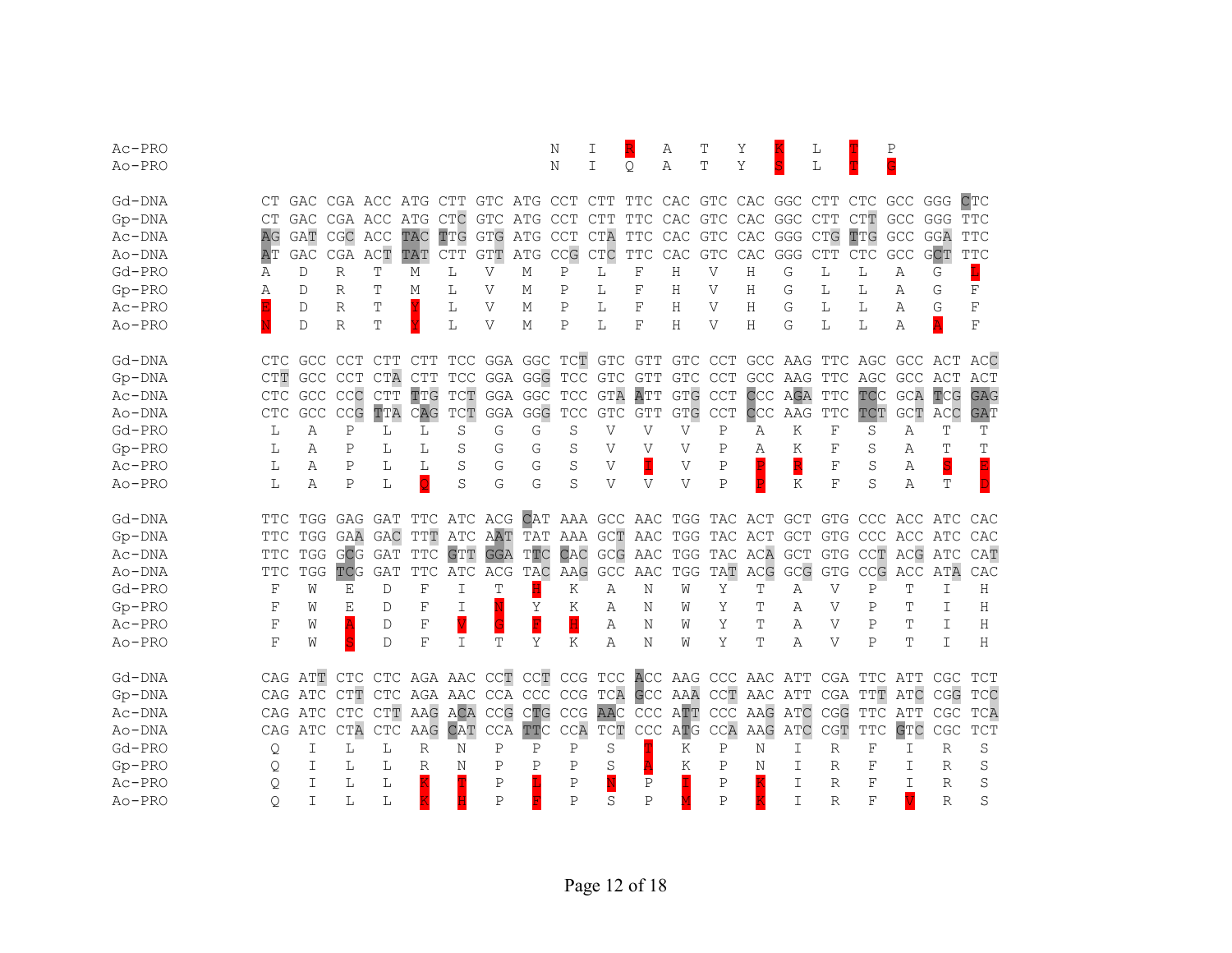| Gd-DNA<br>$Gp-DNA$<br>Ac-DNA<br>Ao-DNA<br>Gd-PRO<br>$Gp-PRO$<br>Ac-PRO<br>$Ao-PRO$ |     | S<br>S<br>S<br>S | TGC TCG TCG CCT CTT TCG CCA ACA ACC TTC CAC CAG CTT GAG GAG CAG TAC AAT GCC CCT<br>TGC TCG TCT CCT TTA TCG CCA ACA ACC TTT TAC CAA CTC CAG GAG CAG TAC AAT GCT CCT<br>TGC TCA TCG CCG CTG TCG CCA AAG ACT TTC GAG GAT CTG GAA AAG ACG TTC AAG GCC CCC<br>TGC TCG TCA CCG CTG TCT CCC AAG ACA TTC CAC GAA ATA GAA CGT<br>S<br>S<br>S<br>S | Ρ<br>Ρ<br>P | L | S<br>S<br>S<br>S | Ρ<br>Ρ<br>Ρ<br>$\mathsf{P}$ |   | Т<br>T<br>T | F<br>F<br>F<br>F | Η<br>H |             |          | Ε<br>Ε      | Ε           |             |             | Ν<br>Ν | GCA TTC AAT GCT CCG<br>Α<br>А<br>Α<br>Α | P<br>P                                                                                                                                                                                                                                                |            |
|------------------------------------------------------------------------------------|-----|------------------|------------------------------------------------------------------------------------------------------------------------------------------------------------------------------------------------------------------------------------------------------------------------------------------------------------------------------------------|-------------|---|------------------|-----------------------------|---|-------------|------------------|--------|-------------|----------|-------------|-------------|-------------|-------------|--------|-----------------------------------------|-------------------------------------------------------------------------------------------------------------------------------------------------------------------------------------------------------------------------------------------------------|------------|
| Gd-DNA<br>$Gp-DNA$<br>Ac-DNA<br>Ao-DNA<br>$Gd-PRO$                                 | GTC | CTC<br>L         | GTC CTG GAA GCG TAC GCG ATG ACC GAG GCT TCG CAC CAG ATG ACC AGC AAC CCT CTC CCG<br>E                                                                                                                                                                                                                                                     | А           |   | Α                | М                           |   | Ε           | Α                | Α      | Н           | Q.       | М           |             |             |             |        |                                         | GTT CTC GAG GCA TAT GCC ATG ACT GAA GCC GCC CAT CAA ATG ACA TCC AGC CCT CTC CCA 484<br>GAG GCA TAT GCC ATG ACG GAA GCT GCC CAC CAA ATG ACC TCC AAC CCA CTT CCA 478<br>GTT CTC GAA GCA TAT GCC ATG ACC GAA GCC TCA CAT CAA ATG ACA AGC AAC CCT CTA CCG | 486<br>488 |
| $Gp-PRO$<br>Ac-PRO<br>Ao-PRO                                                       |     | L<br>L           | E<br>E<br>F.                                                                                                                                                                                                                                                                                                                             | Α<br>А<br>Α | Y | Α<br>Α<br>Α      | М<br>М<br>M                 | т | Ε<br>Ε<br>Ε | Α<br>Α<br>Α      | Α      | Η<br>Η<br>H | Q.<br>Q. | М<br>М<br>М | Т<br>т<br>T | S<br>S<br>S | N<br>Ν<br>N | Ρ<br>P |                                         | Ρ<br>P                                                                                                                                                                                                                                                |            |

POB3 (FACT complex subunit): ≈400 bases aligned; The alignment starts with non-coding miscellaneous feature (Va = *Verticillium albo-atrum*, Gg = *Glomerella graminicola*)

| Gd-DNA    |  | --CAATTGGCGCA------CCCTCTAACCT-ATG-------TA CAG GAC --- TTC GAC CG               |  |   |  |  |  |   |                          |   |            |   |    |   |   |  |
|-----------|--|----------------------------------------------------------------------------------|--|---|--|--|--|---|--------------------------|---|------------|---|----|---|---|--|
| $Gp-DNA$  |  | --CGATTGGCGCA------CCTTCTAACGT-ATG-------TA CAG GAC --- TTC GAC CG               |  |   |  |  |  |   |                          |   |            |   |    |   |   |  |
| $Va-DNA$  |  | CGCGACACCCGCA------TCATCCAGCTCGACGGCTTCC-CG CAG GAC GAG                          |  |   |  |  |  |   |                          |   | TTC GAG CG |   |    |   |   |  |
| $Gq$ -DNA |  | CCCAGTAAGTGGGGGAAGCCGAGCTAATTGAACACCCGGCGTG CAG GAC --- TAC GAG CG               |  |   |  |  |  |   |                          |   |            |   |    |   |   |  |
| Gd-PRO    |  |                                                                                  |  |   |  |  |  | D | $\overline{\phantom{m}}$ | F |            | R |    |   |   |  |
| $Gp-PRO$  |  |                                                                                  |  |   |  |  |  | D | $\qquad \qquad -$        |   |            | R |    |   |   |  |
| $Va-PRO$  |  |                                                                                  |  |   |  |  |  | D |                          | F | E          | R |    |   |   |  |
| $Ga-PRO$  |  |                                                                                  |  |   |  |  |  | D | $\overline{\phantom{m}}$ |   | E          | R |    |   |   |  |
| Gd-DNA    |  | C CTG ACG AAA GTA TTC AAG AAC TGG TAC AGC ACG AAC CTC GAG ACG AAG GAG CAC GCA TT |  |   |  |  |  |   |                          |   |            |   |    |   |   |  |
| $Gp-DNA$  |  | C CTG ACG AAA GTG TTC AAG AAC TGG TAC AGC ACG AAC CTC GAG ACG AAG GAA CAC GCA TT |  |   |  |  |  |   |                          |   |            |   |    |   |   |  |
| $Va-DNA$  |  | C CTG TCG AAG CTC TTC AAA AAC TGG TAC AGC ACG ACC CTC GAG AAC AAG GAG CAC GCC CT |  |   |  |  |  |   |                          |   |            |   |    |   |   |  |
| $Gq$ -DNA |  | C CTC GCA AAG ATT TTC AAG AAT TGG TAC AGC ACC GCC CTC GAG AAT AAG GAG CAC GCC CT |  |   |  |  |  |   |                          |   |            |   |    |   |   |  |
| $Gd-PRO$  |  |                                                                                  |  | Κ |  |  |  |   |                          |   | K          |   | F. | н | А |  |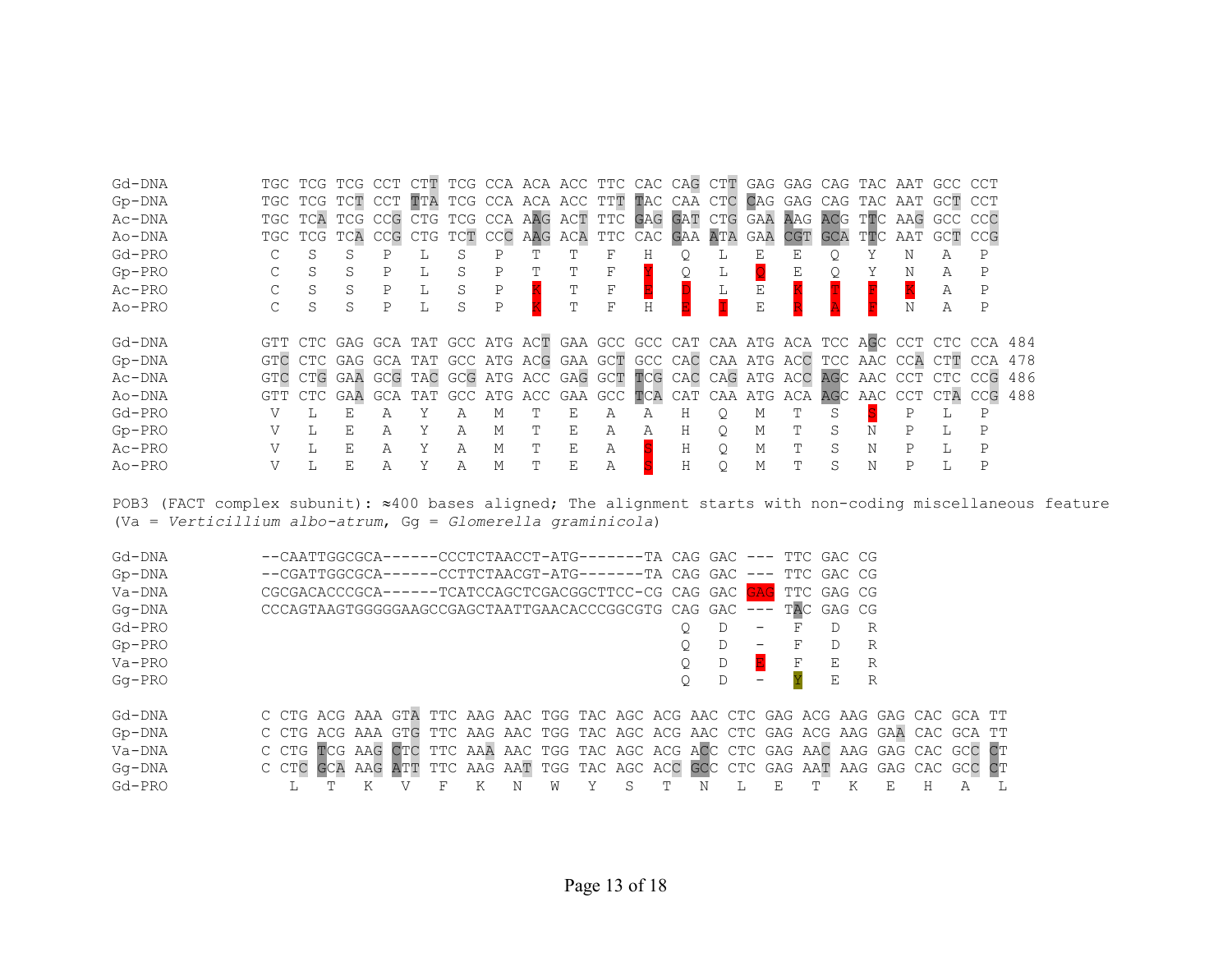| $Gp-PRO$   |    | L                                                                 | T            | Κ                   | V              | F            | Κ            | Ν                   | W                                | Υ       | S                                               | T          | Ν              | L                 | Ε          | Т                      | Κ       | Ε                                                | Η          | Α         | L  |     |
|------------|----|-------------------------------------------------------------------|--------------|---------------------|----------------|--------------|--------------|---------------------|----------------------------------|---------|-------------------------------------------------|------------|----------------|-------------------|------------|------------------------|---------|--------------------------------------------------|------------|-----------|----|-----|
| $Va-PRO$   |    | L                                                                 |              | Κ                   |                | F            | Κ            | Ν                   | W                                | Υ       | S                                               | Τ          |                | L                 | Ε          |                        | Κ       | Ε                                                | Η          | Α         | L  |     |
| $Gq$ -PRO  |    | L                                                                 |              | Κ                   |                | $_{\rm F}$   | K            | N                   | W                                | Y       | S                                               | Т          |                | L                 | E          |                        | K       | Ε                                                | Η          | Α         | L  |     |
| Gd-DNA     | A  | CGA GGA TGG AAC TGG GGC AAG GCG GAA TTC GGA AAG GCG GAA           |              |                     |                |              |              |                     |                                  |         |                                                 |            |                |                   |            | TTG GCA TTC AAC        |         |                                                  |            | GTG       | CA |     |
| $Gp-DNA$   | Α  | CGA GGA                                                           |              | TGG AAC             |                |              |              | TGG GGG AAA GCG GAG |                                  |         | TTC GGA AAG GCG GAG CTG                         |            |                |                   |            |                        | GCA     | TTC                                              | AAT        | GTG       | CA |     |
| Va-DNA     | G  | CGC                                                               | GGC          | TGG AAC             |                |              | TGG GGC      | AAG GCG GAG         |                                  |         | TTC                                             |            | GGC AAG GCT    |                   | GAG CTG    |                        | TCC     | TTC AAC                                          |            | GTG       | CA |     |
| $Gg - DNA$ | G  | AGA                                                               | GGA          | TGG                 | AAC            |              | TGG GGC      | AAG GCC             |                                  | GAA     | $_{\rm TTC}$                                    | GGA AAG    |                | GCC               | GAG        | $\mathsf{CTT}$         | TCC     | $\ensuremath{\mathcal{T}\mathcal{T}\mathcal{C}}$ | AAC        | GTC       | CA |     |
| $Gd-PRO$   |    | R                                                                 | G            | W                   | N              | W            | G            | K                   | Α                                | E       | $\rm F$                                         | G          | K              | Α                 | Ε          | L                      | Α       | $\rm F$                                          | Ν          | V         | Q  |     |
| $Gp-PRO$   |    | R                                                                 | G            | W                   | Ν              | W            | G            | K                   | Α                                | E       | F                                               | G          | Κ              | Α                 | Ε          | L                      | Α       | F                                                | Ν          | V         | Q  |     |
| $Va-PRO$   |    | R                                                                 | G            | W                   | N              | W            | G            | Κ                   | Α                                | Ε       | F                                               | G          | Κ              | Α                 | Ε          | L                      |         | F                                                | Ν          | V         | Q  |     |
| $Gg - PRO$ |    | $\mathbb{R}$                                                      | G            | W                   | Ν              | W            | G            | K                   | Α                                | E       | F                                               | G          | K              | Α                 | E          | L                      |         | F                                                | Ν          | V         | Q  |     |
|            |    |                                                                   |              |                     |                |              |              |                     |                                  |         |                                                 |            |                |                   |            |                        |         |                                                  |            |           |    |     |
| Gd-DNA     |    | G AAC AGA CCT GCG TTT GAG ATC CCC TAC TCG GAG ATC TCG AAT ACG AAT |              |                     |                |              |              |                     |                                  |         |                                                 |            |                |                   |            |                        |         | TTG GCT                                          |            | GGG       | AA |     |
| $Gp-DNA$   |    | G AAC AGA CCT                                                     |              |                     | GCG            | TTT          | GAA ATT      |                     |                                  |         | CCT TAC TCG GAG ATC TCG AAT ACG AAT             |            |                |                   |            |                        |         | TTG                                              | GCT        | GGA       | ΆA |     |
| Va-DNA     |    | G AAT                                                             | CGT          | CCG GCC             |                | <b>TTT</b>   | GAG          | GTG CCC             |                                  | TAC TCG |                                                 |            | GAA ATC        | TCC               | AAC        | ACC                    | AAC     | <b>CTC</b>                                       | <b>GCT</b> | GGC       | CG |     |
| $Gq$ -DNA  |    | G AAC                                                             | <b>CGA</b>   | <b>CCT</b>          | <b>GCT</b>     | TTT          | <b>GAA</b>   | ATC                 | $\mathbb{C}\mathbb{C}\mathbb{T}$ | TAC     | TCC                                             | GAG        | ATC            | TCA               | AAT        | ACC                    | AAC     | <b>CTG</b>                                       | GCA        | GGT       | CG |     |
| $Gd-PRO$   |    | N                                                                 | R            | Ρ                   | Α              | F            | Ε            | I                   | P                                | Υ       | S                                               | Ε          | Ι              | S                 | N          | т                      | Ν       | L                                                | Α          | G         | Κ  |     |
| $Gp-PRO$   |    | N                                                                 | R            | P                   | Α              | F            | Ε            | I                   | Ρ                                | Υ       | S                                               | Ε          | I              | S                 | N          | Т                      | Ν       | L                                                | Α          | G         | Κ  |     |
| $Va-PRO$   |    | N                                                                 | R            | P                   | Α              | F            | Е            | V                   | $\mathsf{P}$                     | Y       | S                                               | Ε          | I              | S                 | N          | Т                      | N       | L                                                | Α          | G         |    |     |
| $Gq$ -PRO  |    | N                                                                 | $\mathbb{R}$ | Ρ                   | Α              | F            | E            | I                   | $\mathsf{P}$                     | Y       | S                                               | E          | $\mathbf I$    | S                 | Ν          | T                      | Ν       | L                                                | Α          | G         |    |     |
| Gd-DNA     | G  | AAC                                                               |              |                     |                |              |              |                     |                                  |         | GAG GTG GCG GTT GAG TTC TCG TTG CCG GCT GGT     |            |                | $---$             | GGC GAT    |                        | GAG GGC |                                                  |            | GCA AAC G |    |     |
| $Gp-DNA$   | G  | AAC                                                               |              |                     |                |              |              |                     |                                  |         | GAG GTG GCA GTC GAG TTT TCG TTG CCG GCG GGT     |            |                | $---$             | GGC GAC    |                        |         | GAG GGC                                          |            | GCA AAC G |    |     |
| Va-DNA     |    | AAC GAG GTC GCC                                                   |              |                     |                |              | GTC GAG TTT  |                     | GCC                              | GCC     | CCC                                             | ACC        | GAC            | <b>GAG</b>        | <b>AAC</b> | GAC                    | ACA     | <b>GGC</b>                                       | ACC        | AAC G     |    |     |
| $Gq$ -DNA  | С  | AAC                                                               | GAA          | <b>GTC</b>          | GCC            | <b>GTC</b>   | GAA          | $_{\rm TTC}$        | TCT                              | GCC     | CCG                                             | <b>ACG</b> | GAC            | CAG               | AAC        | GAT                    | ACC     | $\operatorname{\mathsf{GGC}}$                    | <b>ACG</b> | AAT G     |    |     |
| $Gd-PRO$   |    | N                                                                 | Ε            | V                   | Α              | V            | Ε            | $\rm F$             | S                                | L       | Ρ                                               | Α          | G              | $\qquad \qquad -$ | G          | D                      | Ε       | G                                                | Α          | Ν         |    |     |
| $Gp-PRO$   |    | N                                                                 | Е            | V                   | Α              | $\mathbf{V}$ | Ε            | F                   | S                                | L       | Ρ                                               | Α          | G              |                   | G          | D                      | Ε       | G                                                | Α          | Ν         |    |     |
| $Va-PRO$   |    | Ν                                                                 | Ε            | V                   | Α              | V            | E            | F                   | $\overline{\mathbf{A}}$          |         | P                                               |            |                |                   |            | D                      |         | G                                                |            | Ν         |    |     |
| $Gq$ -PRO  |    | N                                                                 | Ε            | V                   | Α              | $\mathbf{V}$ | E            | $\mathbf F$         | S                                |         | P                                               |            |                |                   |            | D                      |         | G                                                |            | N         |    |     |
| Gd-DNA     |    | GA AGC                                                            |              | TTG GGT             | GGT            |              |              |                     |                                  |         | GCG AAG GGG AAG GGG AAG AAG GCT GGC GCG GGG AAG |            |                |                   |            |                        |         |                                                  | GAT CAG    | TTG       | G  | 359 |
| $Gp-DNA$   |    | GA AGC                                                            |              | TTG GGC GGT GCG AAG |                |              |              |                     |                                  |         | GGG AAG GGC AAG AAG GCC                         |            |                | GGC               |            | <b>GCA GGG AAG GAT</b> |         |                                                  | CAA        | TTA       | G  | 393 |
| Va-DNA     |    | GG ACT                                                            | CTC          | GAC                 | <b>GGT</b>     | GCG          | CGT          | GGC                 |                                  |         | AAG GGC AAG AAG                                 |            |                | GCG GGT           |            | GCT GGC AAG GAC        |         |                                                  | CAG        | CTC       | G  | 459 |
| $Gg - DNA$ | GC | CAC                                                               | <b>TTG</b>   | GGC                 | $\mathsf{GGC}$ | GCG          | <b>CGA</b>   | GGA                 | AAG                              | GGC     |                                                 | AAG AAG    | $\mathsf{GCC}$ | GGA               | GCC        | GGC                    | AAA     | GAT                                              | CAG        | CTC       | G  | 465 |
| $Gd-PRO$   | G  | S                                                                 | L            | G                   | G              | Α            | Κ            | G                   | Κ                                | G       | K                                               | K          | Α              | G                 | Α          | G                      | Κ       | D                                                | Q          | L         |    |     |
| $Gp-PRO$   | G  | S                                                                 | L            | G                   | G              | Α            | Κ            | G                   | Κ                                | G       | Κ                                               | K          | Α              | G                 | Α          | G                      | Κ       | D                                                | Q          | L         |    |     |
| $Va-PRO$   | G  | T                                                                 | L            | D                   | G              | Α            | $\mathbb{R}$ | G                   | K                                | G       | Κ                                               | K          | Α              | G                 | Α          | G                      | Κ       | D                                                | $\circ$    | L         |    |     |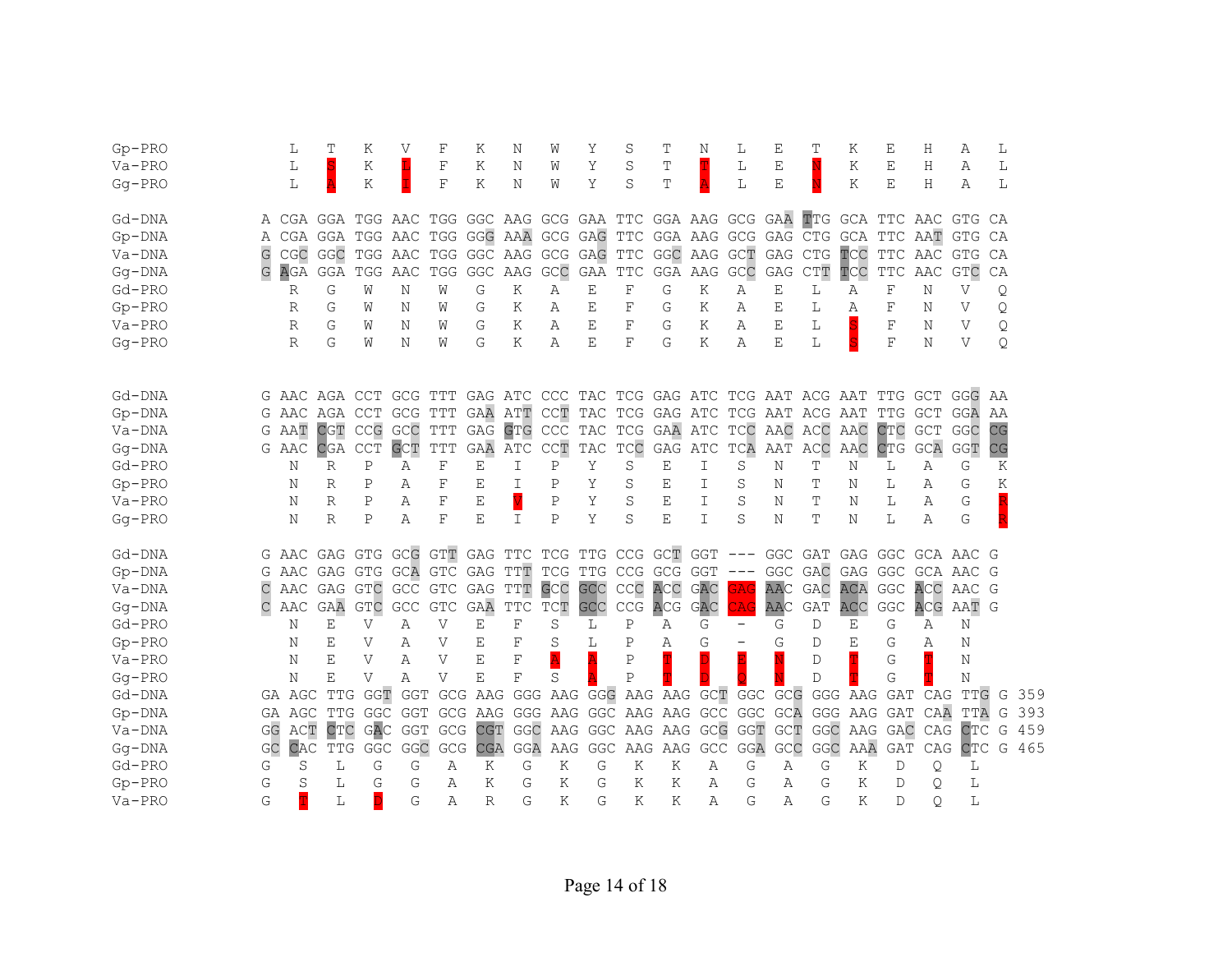| $Gq$ -PRO                                                                                                          | G            |              | L                   | G                   | G           | Α                       | R                     | G                       | Κ                       | G                       | K                       | Κ                           | Α   | G                       | A                   | G                                                                                 | K                               | D          | $\circ$                 | L                       |   |  |
|--------------------------------------------------------------------------------------------------------------------|--------------|--------------|---------------------|---------------------|-------------|-------------------------|-----------------------|-------------------------|-------------------------|-------------------------|-------------------------|-----------------------------|-----|-------------------------|---------------------|-----------------------------------------------------------------------------------|---------------------------------|------------|-------------------------|-------------------------|---|--|
| SRP72 (Signal recognition particle protein 72): ~400 bases aligned; Region shown include 5 $\Box$ UTR and 5 $\Box$ |              |              |                     |                     |             |                         |                       |                         |                         |                         |                         |                             |     |                         |                     |                                                                                   |                                 |            |                         |                         |   |  |
| region of the protein (Ss = Sclerotinia sclerotiorum, Ad = Ajellomyces dermatiditis)                               |              |              |                     |                     |             |                         |                       |                         |                         |                         |                         |                             |     |                         |                     |                                                                                   |                                 |            |                         |                         |   |  |
| Gd-DNA                                                                                                             |              |              |                     |                     |             |                         |                       |                         |                         |                         |                         |                             |     |                         |                     | CTAAAATATACATATACATGGAATGAAACATATGCCGCGCATATAATACATATGATATCAGCTTACTCAAGTGCGCCCAAT |                                 |            |                         |                         |   |  |
| $Ss-DNA$                                                                                                           |              |              |                     |                     |             |                         |                       |                         |                         |                         |                         |                             |     |                         |                     | GCCGCGCTAGCTCAGCAGTTGATCGCTTTTGACACCATCTCCATATCGCATGGCTACAGTAAATAGGAACCCATCGCCCTA |                                 |            |                         |                         |   |  |
| $Gp-DNA$                                                                                                           |              |              |                     |                     |             |                         |                       |                         |                         |                         |                         |                             |     |                         |                     | GGAGATATACATACACATGGACTGAAATATATATGGCCTCGCATATAATCAACATATCAGTTTACTCAAGTGCGCCTAATA |                                 |            |                         |                         |   |  |
| Ad-DNA                                                                                                             |              |              |                     |                     |             |                         |                       |                         |                         |                         |                         |                             |     |                         |                     | TTATTCGCCAACCTTCCTTCTTTTTATTTCTTTAAACAATCCTTTTCGGGAGCCAGTGCGGCGCCTGAACAGCCCTTGAA  |                                 |            |                         |                         |   |  |
| Gd-DNA                                                                                                             |              |              |                     |                     |             |                         |                       |                         |                         |                         |                         |                             |     |                         |                     | CTC GCT AGC ATG GCG TCC AAC CCC ACC GCT ACG TTG AGC AAA CTA CTC GGC TCA GCA ACT A |                                 |            |                         |                         |   |  |
| $Ss-DNA$                                                                                                           | GAG          |              | TTT AAA ATG         |                     | GCC         | $---$                   | <b>GAT</b>            | CAA                     |                         |                         |                         | ACA GCA ACG CTC AGC         |     | GCC                     | CTC                 | CTT                                                                               | <b>CGT</b>                      | AAT        | TCT                     | TCA A                   |   |  |
| $Gp-DNA$                                                                                                           | CTC.         |              | GCT AGC ATG         |                     | GCG         |                         |                       | TCC AAC CCC             | ACC                     | <b>GCT</b>              |                         | ACC TTG AGC                 |     | AAA                     | <b>CTC</b>          | CTC                                                                               | GGC                             | TCA        |                         | GCA ACT A               |   |  |
| Ad-DNA                                                                                                             | CTT          |              | CTC CGT ATG         |                     | GCG         | $---$                   |                       | $---$                   | ACC                     | CAG                     | AGC                     | ATC                         | AGT | GCG                     | TTG                 | <b>GTT</b>                                                                        | CAG                             | CGA        | <b>AGC</b>              | ACA A                   |   |  |
| $Gd-PRO$                                                                                                           |              |              |                     | М                   | Α           | S                       | N                     | Ρ                       | Т                       | Α                       | Т                       | L                           | S   | K                       | L                   | L                                                                                 | G                               | S          | Α                       | T                       |   |  |
| $Ss-PRO$                                                                                                           |              |              |                     | М                   | Α           |                         | D                     | Q                       | Т                       | Α                       | Т                       | L                           | S   |                         | L                   | L                                                                                 | $\overline{\mathbf{R}}$         |            | $\mathbf{s}$            | $\overline{\mathsf{s}}$ |   |  |
| $Gp-PRO$                                                                                                           |              |              |                     | М                   | Α           | S                       | N                     | $\rm P$                 | T                       | Α                       | Т                       | L                           | S   | Κ                       | L                   | L                                                                                 | G                               | S          | Α                       | Т                       |   |  |
| Ad-PRO                                                                                                             |              |              |                     | М                   | Α           |                         |                       |                         | T                       | $\overline{\mathtt{Q}}$ | $\overline{\mathbf{s}}$ | $\mathbbm{I}$               | S   | $\overline{\mathtt{A}}$ | $\mathbf L$         |                                                                                   |                                 |            | $\overline{\mathbf{s}}$ | $\mathbf T$             |   |  |
| Gd-DNA                                                                                                             | TG           | GAG          |                     | GAC CAT GAG GAG ATT |             |                         |                       |                         |                         |                         |                         |                             |     |                         |                     | CTG AGA GCC GCC AAT GCC GTT CTC AAG AAG TCG AAA ACA                               |                                 |            |                         |                         | A |  |
| $Ss-DNA$                                                                                                           | ТT           | ACA          | GAC CAT             |                     | GAA GAG ATC |                         |                       |                         |                         | CTC AAA GCT             | ACA                     | AAT                         | GAC | GTA                     | TTA                 | AAG ACT                                                                           |                                 |            | TCT AAA CTC             |                         | G |  |
| $Gp-DNA$                                                                                                           | ТC           | GAT          | GAC CAC GAG         |                     |             | GAG                     | <b>GTT</b>            |                         |                         |                         |                         | CTG AGA GCC GCC AAT GCT ATT |     |                         |                     | CTC AAG AAG TCG AAA ACA                                                           |                                 |            |                         |                         | G |  |
| Ad-DNA                                                                                                             | ТC           | GAC          | GAC CAT             |                     | <b>GAA</b>  | GAA                     | <b>GTC</b>            | ATC                     |                         | AAA GCT                 | TGC                     | AAT                         |     | GCG GTA                 | $\mathbf{CTG}$      | AAA ACG                                                                           |                                 | TCC        | AAA AAC                 |                         | G |  |
| Gd-PRO                                                                                                             |              |              | D                   | Н                   | Ε           | Ε                       | I                     | L                       | R                       | Α                       | Α                       | Ν                           | Α   | V                       | L                   | K                                                                                 | Κ                               | S          | Κ                       | Т                       |   |  |
| $Ss-PRO$                                                                                                           | Ι            |              | D                   | Н                   | Ε           | Ε                       | I                     | L                       |                         | Α                       | T                       | Ν                           |     | V                       | L                   | Κ                                                                                 |                                 | S          | Κ                       |                         |   |  |
| $Gp-PRO$                                                                                                           | $\mathbb{I}$ | <sup>D</sup> | <sup>D</sup>        | H                   | Ε           | Ε                       |                       | L                       | R                       | Α                       | A                       | Ν                           | Α   | I                       | L                   | Κ                                                                                 | K                               | S          | K                       | T                       |   |  |
| Ad-PRO                                                                                                             | T.           | D            | D                   | Н                   | E           | Ε                       |                       | Ī                       | K                       | Α                       | $\overline{\mathsf{C}}$ | Ν                           | Α   | V                       | L                   | K                                                                                 |                                 | S          | Κ                       |                         |   |  |
| Gd-DNA                                                                                                             | AC           | CAG          | GAT                 | GCG CTG CGT         |             |                         | ACT                   |                         |                         |                         | CGC GTT ATT GCA         |                             |     |                         |                     | CTC CTC AAG CTA GAC CGC TAC GCA GAT G                                             |                                 |            |                         |                         |   |  |
| $Ss-DNA$                                                                                                           | AС           | CC           | GAT                 | GCC                 | TTG CAT     |                         | ACC                   |                         | CGC GCT                 |                         | ATT GCT                 |                             |     |                         | CTC CTC AAA CTT GAT |                                                                                   | CGA                             | <b>TTC</b> | GAC                     | GAT G                   |   |  |
| $Gp-DNA$                                                                                                           |              | AC CAG       | GAT GCG CTA CGT ACT |                     |             |                         |                       |                         |                         | CGT GTC ATT GCG         |                         |                             |     |                         | CTG CTT AAG CTA GAC |                                                                                   |                                 |            |                         | CGC TAC GCA GAT G       |   |  |
| Ad-DNA                                                                                                             | AΤ           | CTC          | AAT                 | GCC                 | CTC         | CAT                     | <b>GTA</b>            | AAA                     | ACT                     | GTT                     | GCC                     | CTG                         | GTC | AAA                     | TTG                 | ${\sf GAC}$                                                                       | $\mathbb C \mathbb G \mathbb T$ | TTC        | GAA                     | GAT G                   |   |  |
| Gd-PRO                                                                                                             |              | Q.           | D                   | Α                   | L           | R                       | Т                     | R                       | V                       | I                       | Α                       | L                           | L   | Κ                       | L                   | D                                                                                 | R                               | Υ          | Α                       | D                       |   |  |
| $Ss-PRO$                                                                                                           | D            |              | D                   | Α                   | L           | $\overline{\mathbf{H}}$ | Т                     | R                       | $\overline{\mathsf{A}}$ | I                       | Α                       | L                           | L   | Κ                       | L                   | D                                                                                 | R                               |            |                         | D                       |   |  |
| $Gp-PRO$                                                                                                           | D            | О            | D                   | Α                   | L           | $\mathbb{R}$            | Т                     | R                       | $\mathbf{V}$            | I                       | Α                       | L                           | L   | Κ                       | L                   | D                                                                                 | R                               |            | Α                       | D                       |   |  |
| Ad-PRO                                                                                                             | $\mathsf{D}$ |              |                     | Α                   | L           | $\mathbf H$             | $\overline{\text{V}}$ | $\overline{\mathrm{K}}$ |                         |                         | Α                       | L                           |     | K                       | L                   | $\mathbb D$                                                                       | R                               |            | E                       | $\mathbb D$             |   |  |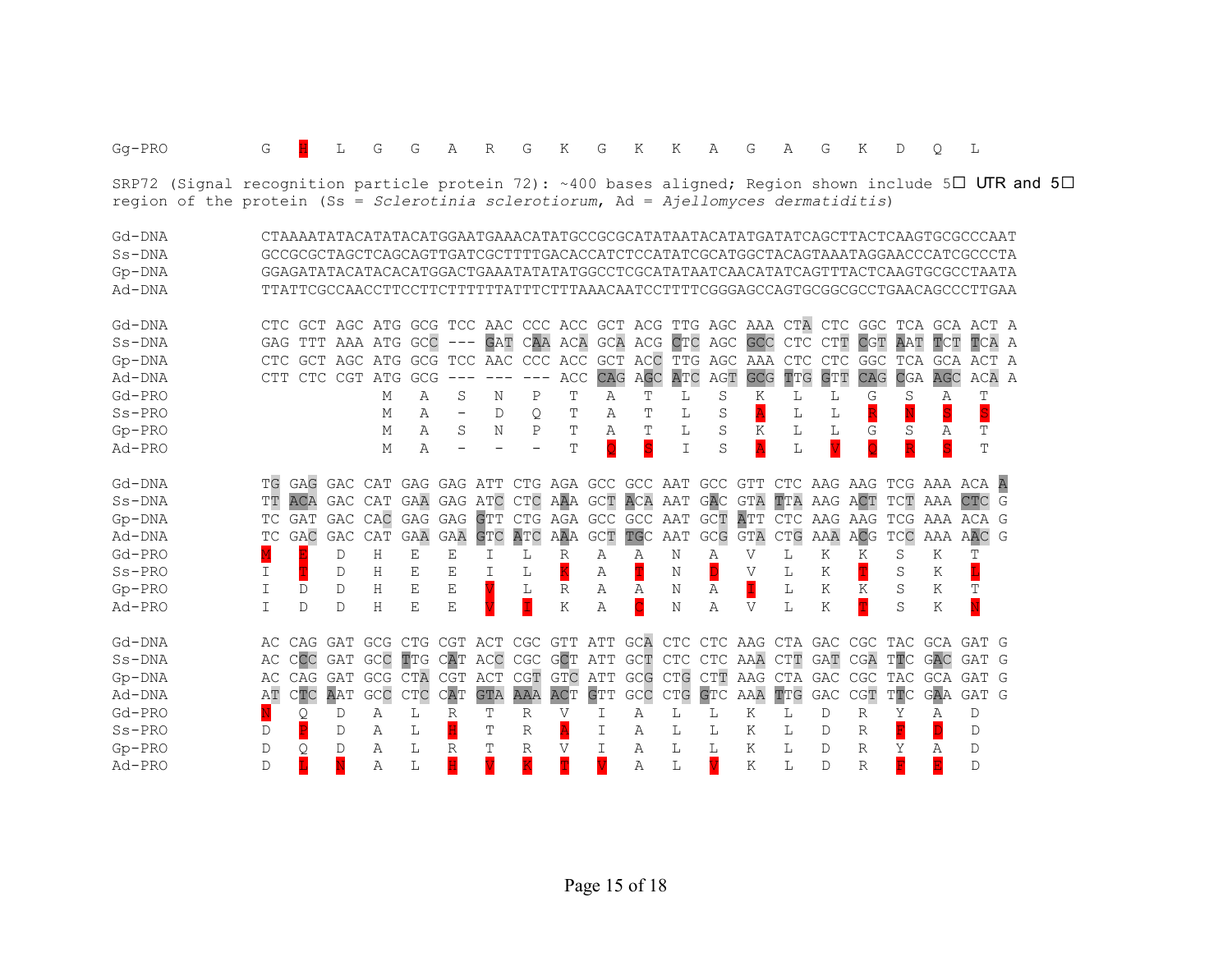| Gd-DNA   | CC  |         |     |     |      | CTC CGC GCC CTC GAC GAC GGG GGC GAA GCT CTC AGC GAA AGC TGC CAC GTT |         |     |     |                 |            |     |     |     |         |     |            |                                                                               |       |  |
|----------|-----|---------|-----|-----|------|---------------------------------------------------------------------|---------|-----|-----|-----------------|------------|-----|-----|-----|---------|-----|------------|-------------------------------------------------------------------------------|-------|--|
| $Ss-DNA$ | CA  | CTA AAA |     |     |      | GCC CTC GAC GAA GGT GGA                                             |         |     |     | GAT             | AAA TTG    |     | GCT |     | CAA     | TGT | ATT        | $\mathop{\hbox{\rm CTC}}\nolimits$                                            |       |  |
| $Gp-DNA$ |     |         |     |     | CTC. | GAC                                                                 | GAC     | GGG | GGA | GAT             | <b>GCT</b> |     | AGC |     |         |     |            |                                                                               |       |  |
| Ad-DNA   | CG  | ATT     | CGA | GTC | ATC  | GAG GAT                                                             |         | GGC | GGG | GAT GCG CTG AAA |            |     |     | AAG | AAA     | GTC | <b>CCT</b> | <b>CTG</b>                                                                    |       |  |
| $Gd-PRO$ | Α   |         | R   |     |      | D                                                                   |         | G   | G   |                 | Α          | ⊥   |     | Ε   |         |     |            |                                                                               |       |  |
| $Ss-PRO$ | Α   | L       |     | Α   | L    | D                                                                   |         | G   | G   | D               |            | ⊥   |     |     |         |     |            |                                                                               |       |  |
| $Gp-PRO$ | Α   | L       | R   | Α   |      | D                                                                   | D       | G   | G   | D               | Α          | L   |     |     |         |     | Η          |                                                                               |       |  |
| Ad-PRO   | Α   |         | R   |     |      |                                                                     | D       | G   | G   | D               | Α          | L   |     |     |         |     |            |                                                                               |       |  |
|          |     |         |     |     |      |                                                                     |         |     |     |                 |            |     |     |     |         |     |            |                                                                               |       |  |
|          |     |         |     |     |      |                                                                     |         |     |     |                 |            |     |     |     |         |     |            |                                                                               |       |  |
| Gd-DNA   |     |         |     |     |      |                                                                     |         |     |     |                 |            |     |     |     |         |     |            | GAG AAG TCG TAC GCC CTT TAC AAA ACA GGC CAG CTC GAG GCC GCA CAG AAG ATT TTC G |       |  |
| $Ss-DNA$ | GAA |         |     |     |      |                                                                     |         |     |     |                 |            |     |     |     |         |     |            | CGC GCT TAT GCT CTC TAC AAG ACA GGG AAA CTG GCA GAT GCG GCG AAA GTA TGT G     |       |  |
| $Gp-DNA$ | GAG |         |     |     |      | AAA TCG TAC GCG CTT TAC AAA ACA GGC CAA                             |         |     |     |                 |            | CTC | GAG |     | GCC GCA | CAG | AAA        | ATT                                                                           |       |  |
| Ad-DNA   | GAA | TGG     | TCT | TAC | GCT  |                                                                     | TTA TAT | AAG | GTC | GGG             | CAA        | TTA | GAA | GAT | GCG     | ATA |            | AAA CTG                                                                       | GCC G |  |
| $Gd-PRO$ | Ε   | K       |     |     | А    |                                                                     |         | K   |     | G               |            |     | E   | А   | Α       |     | Κ          |                                                                               |       |  |
| $Ss-PRO$ | Ε   |         |     | Y   | Α    | L                                                                   | Y       | Κ   | т   | G               |            |     |     |     | Α       |     | Κ          |                                                                               |       |  |
| $Gp-PRO$ | Ε   | K       | S   | Y   | Α    | L                                                                   |         | Κ   | Т   | G               | Q          | L   | Ε   | А   | Α       |     | Κ          |                                                                               |       |  |

VPS13 (Vacuolar protein sorting-associated protein): ~545 bases aligned (Ss = *Sclerotinia sclerotiorum*, Bf

= *Botryotinia fuckeliana*)

| Gd-DNA   |   |   |   |   |   |   |   |   |   |   |                |   |   |   |   |   |   | GG ATC CCA GAT AGT GGT GGA GCG TTT AGA CTC ACG ATT TAC AGT CCT TAC ATC ATT TTG A |  |
|----------|---|---|---|---|---|---|---|---|---|---|----------------|---|---|---|---|---|---|----------------------------------------------------------------------------------|--|
| $Gp-DNA$ |   |   |   |   |   |   |   |   |   |   |                |   |   |   |   |   |   | GA ATC CCA GAC GGC GGT GGA GCG TTT AGA CTC ACA ATT TAC AGT CCT TAT GTC ATT TTG A |  |
| $Ss-DNA$ |   |   |   |   |   |   |   |   |   |   |                |   |   |   |   |   |   | AG ATT CCA GAT AGT GGA GGA GCA TTT AGA GTA ACT GTC TAC AGT CCT TAC GTT ATC CTA A |  |
| Bf-DNA   |   |   |   |   |   |   |   |   |   |   |                |   |   |   |   |   |   | AG ATT CCA GAT AGT GGT GGA GCT TTT AGA GTC ACC GTA TAC AGT CCT TAT GTA ATC CTA A |  |
| $Gd-PRO$ |   |   |   |   | G | G | А | F | R |   |                |   | S |   |   |   |   |                                                                                  |  |
| $Gp-PRO$ |   | Ρ |   |   | G | G | Α | F | R |   | Ͳ              |   | S | P |   |   |   |                                                                                  |  |
| $Ss-PRO$ |   | Р | D |   | G | G | Α | F | R |   |                |   | S | Ρ |   | V |   |                                                                                  |  |
| Bf-PRO   |   | Ρ | D | S | G | G | А | F | R |   | $\blacksquare$ |   | S | P | v |   |   |                                                                                  |  |
| Gd-DNA   |   |   |   |   |   |   |   |   |   |   |                |   |   |   |   |   |   | AT AAA ACT GGC CTG GAT ATC AAT ATC AAG GCC AAG TCG TTA CTG CAG CAA GCA CGG ACG G |  |
| $Gp-DNA$ |   |   |   |   |   |   |   |   |   |   |                |   |   |   |   |   |   | AT AAA ACA GGC CTG GAT ATC AAC ATC AAG GCG AAG TCG TTA CTG CAG CAA GCG CGG ACT G |  |
| $Ss-DNA$ |   |   |   |   |   |   |   |   |   |   |                |   |   |   |   |   |   | AT AAA ACC GGA CTG GAG ATC AAC ATC AAA CAG AAG TCA TTG TTG CAG CAA GCA AAG ACG G |  |
| Bf-DNA   |   |   |   |   |   |   |   |   |   |   |                |   |   |   |   |   |   | AT AAG ACT GGC CTA GAG ATC AAC ATC AAA CAA AAA TCG CTA TTG CAG CAA GCA AAG ACG G |  |
| $Gd-PRO$ |   |   | G |   |   |   | N |   | Κ | Α | Κ              | S |   |   |   | Α | R |                                                                                  |  |
| $Gp-PRO$ | N |   | G |   |   |   | Ν |   | K | А | Κ              | S |   |   | O | Α | R |                                                                                  |  |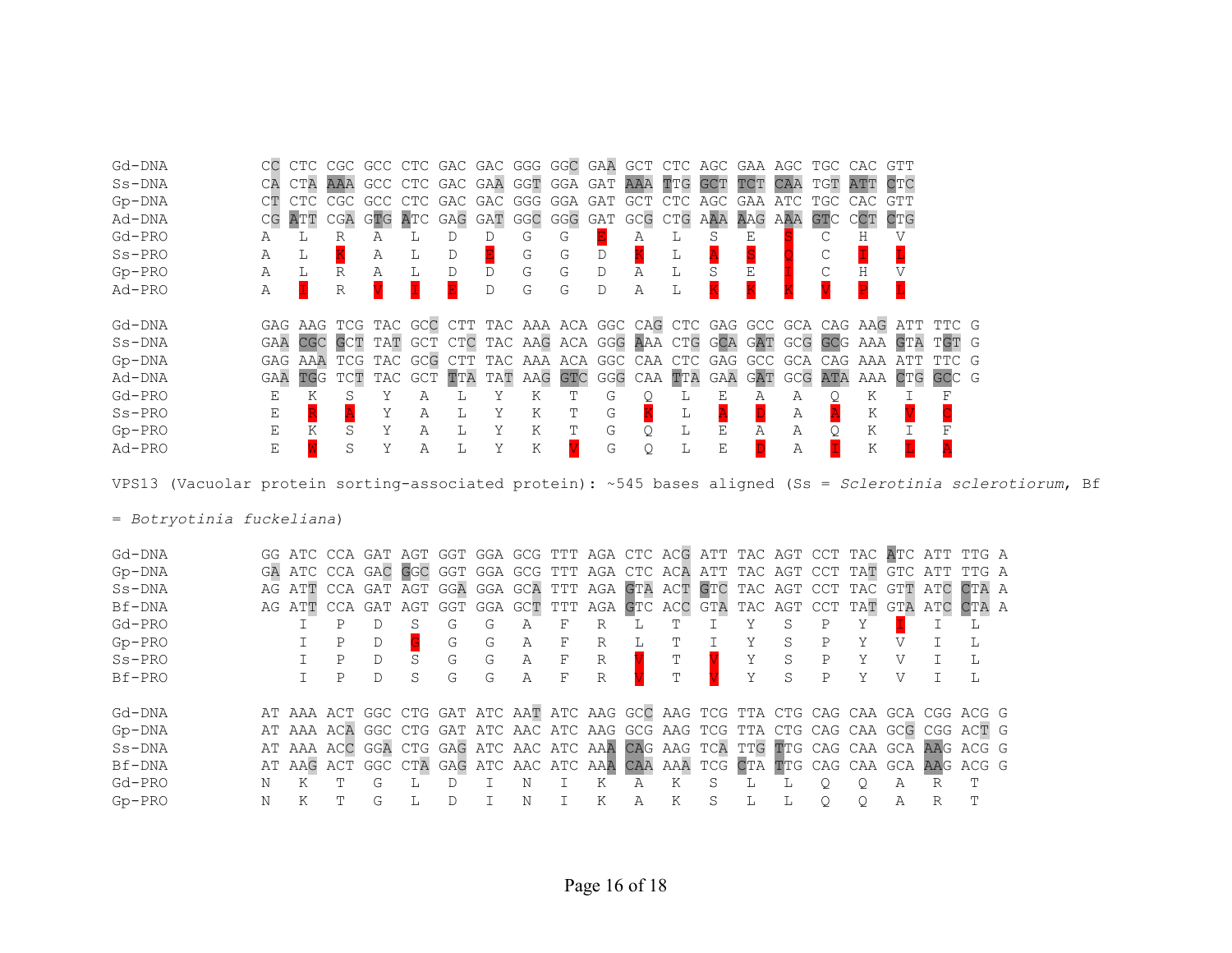| $Ss-PRO$             | N              | K       | Т            | G           | L                                                                       |             | I                                       | N          | I          | K               |                                       | K             | S                               | L           | L               | Q               | Q                                       | Α            | Κ            | T           |               |
|----------------------|----------------|---------|--------------|-------------|-------------------------------------------------------------------------|-------------|-----------------------------------------|------------|------------|-----------------|---------------------------------------|---------------|---------------------------------|-------------|-----------------|-----------------|-----------------------------------------|--------------|--------------|-------------|---------------|
| Bf-PRO               | Ν              | K       | T            | G           | L                                                                       |             | I                                       | N          | I          | K               |                                       | Κ             | S                               | L           | L               | Q.              | Q.                                      | Α            | K            | Т           |               |
|                      |                |         |              |             |                                                                         |             |                                         |            |            |                 |                                       |               |                                 |             |                 |                 |                                         |              |              |             |               |
| Gd-DNA               | CG             |         | GCT GGC      |             | CAG AAG GTA                                                             |             | <b>GTG</b>                              | CGC        | GAT        | CTC CTT         |                                       |               |                                 |             |                 |                 | GGG GAT GAC GAA CAG AAG GCG CTG         |              |              | <b>CCT</b>  | $\mathsf{C}$  |
| $Gp-DNA$             | CA             | GCT     | GGA CAG AAG  |             |                                                                         | GTC         | GTG                                     | CGC        | GAT        | CTC CTC         |                                       | AGC           | GAT                             |             |                 |                 | GAC GAG CAG AAG GCG CTG                 |              |              | <b>CCT</b>  | T             |
| $Ss-DNA$             | CG             | GCC     | GGT          | CAA         | <b>GGG</b>                                                              | TTT         | <b>CGT</b>                              | ACA        | GAT        | TCG             | <b>GCT</b>                            | GAT           | TCA                             | GAA         | <b>CGG</b>      | CGT             |                                         | AAG GCA CTA  |              | <b>CCT</b>  | T             |
| Bf-DNA               | CA             | GCA     | <b>GGT</b>   | CAA         | <b>GGG</b>                                                              | TTC         | CAT                                     | ACT        | GAC        | TCA             | <b>GTC</b>                            | GAT           | TCT                             | GAA         | CGG             | CGC             | AAA                                     | GCA          | CTA          | CCA T       |               |
| Gd-PRO               | Α              | Α       | G            | Q.          | Κ                                                                       | V           | $\mathbf V$                             | R          | D          | L               | L                                     |               | D                               | D           | Ε               | Q.              | Κ                                       | Α            | L            | Ρ           |               |
| $Gp-PRO$             | Α              | Α       | G            | Q.          | Κ                                                                       | V           | V                                       | R          | D          | L               | L                                     |               | D                               | D           | Ε               | Q.              | Κ                                       | Α            | L            | Ρ           |               |
| $Ss-PRO$             | Α              | Α       | G            | Q           |                                                                         |             |                                         |            | D          | S               |                                       | D             |                                 |             |                 |                 | Κ                                       | A            | L            | $\mathbf P$ |               |
| Bf-PRO               | Α              | Α       | G            | Q           |                                                                         |             |                                         |            | D          | S               |                                       | $\mathbb D$   |                                 |             |                 |                 | Κ                                       | Α            | L            | $\mathbf P$ |               |
|                      |                |         |              |             |                                                                         |             |                                         |            |            |                 |                                       |               |                                 |             |                 |                 |                                         |              |              |             |               |
| Gd-DNA               | ТG             |         |              |             | ATG TTT GCG TTC AGT GGC GAC GAC CAG CGC AAC CGC GTC ATC CTC AAA GTC GGC |             |                                         |            |            |                 |                                       |               |                                 |             |                 |                 |                                         |              |              | GAG T       |               |
| $Gp-DNA$             | ТG             |         | ATG TTT      | <b>GCG</b>  | <b>TTC</b>                                                              | AGT         | <b>GGC</b>                              | GAC        | <b>GAC</b> | CAG CGT AAC     |                                       |               | CGC                             | GTC ATC     |                 |                 | CTC AAA GTT                             |              | <b>GGC</b>   | GAG T       |               |
| $Ss-DNA$             | AΤ             | ATG TTC |              | GCA         | TAT                                                                     | GGC         | GGA                                     | <b>GAT</b> | <b>GAT</b> | CAA             | AGG AAT                               |               | CGT                             | <b>GCT</b>  | ATA             | TTG             | AAG                                     | GTT          | GGC          | GAC         | T             |
| Bf-DNA               | AC             | ATG     | $_{\rm TTC}$ | GCG         | TAT                                                                     | GGC         | GGA                                     | GAT        | GAT        | CAA             | CGA                                   | AAT           | $\mathbb C \mathbb G \mathbb T$ | GCT         | TTA             | ATG             | AAG                                     | <b>GTC</b>   | GGT          | GAC         | T             |
| Gd-PRO               | L              | М       | $\rm F$      | Α           | F                                                                       | S           | G                                       | D          | D          | Q               | R                                     | Ν             | R                               | V           | I               | L               | Κ                                       | V            | G            | Е           |               |
| $Gp-PRO$             | L              | М       | F            | Α           | $_{\rm F}$                                                              | S           | G                                       | D          | D          | Q.              | R                                     | Ν             | R                               | V           | T               | L               | Κ                                       | V            | G            | E           |               |
|                      |                |         |              |             |                                                                         |             |                                         |            |            |                 |                                       |               |                                 |             |                 |                 |                                         |              |              |             |               |
|                      |                |         |              |             |                                                                         |             |                                         |            |            |                 |                                       |               |                                 |             |                 |                 |                                         |              |              |             |               |
| $Ss-PRO$             |                | М       | $\mathbf{F}$ | Α           |                                                                         | G           | G                                       | D          | D          | Q               | R                                     | Ν             | R                               |             | I               | L               | K                                       | V            | G            |             |               |
| Bf-PRO               |                | М       | $\mathbf F$  | Α           |                                                                         | G           | G                                       | D          | D          | Q.              | $\mathbb{R}$                          | N             | $\mathbb{R}$                    |             | L               | M               | Κ                                       | $\mathbf{V}$ | G            |             |               |
| Gd-DNA               | CG.            |         |              |             | AAC TGG AGT AAA CCG CAG AGT                                             |             |                                         |            |            |                 |                                       |               |                                 |             |                 |                 | TTC GAC GCC ATT GGC AGC ACA ATC GAT GTG |              | <b>GTT</b>   | CTA C       |               |
| $Gp-DNA$             |                |         |              |             | CG AAC TGG AGT AAA CCG CAG AGT                                          |             |                                         |            |            | TTC GAC GCC ATT |                                       |               |                                 | GGC AGC ACG |                 | ATT             | GAT GTT                                 |              | <b>GTT</b>   | CTA C       |               |
| $Ss-DNA$             | CG             | AAT     |              |             | TGG AGT AAA CCA                                                         |             | CAA AGT                                 |            | CTG        | GAT             | GCC ATC                               |               |                                 |             |                 | <b>GTC</b>      | GAT                                     | <b>GTT</b>   | <b>GTT</b>   | TTA T       |               |
| Bf-DNA               | CC             | AAC     |              | TGG AGT AAA |                                                                         | CCG         | CAA                                     |            | TTG        |                 |                                       |               | $\operatorname{\mathsf{GGC}}$   | GGT AGT AAT |                 |                 | <b>GAT</b>                              |              |              |             | $\mathcal{C}$ |
| Gd-PRO               | S              | Ν       | W            | S           | Κ                                                                       | Ρ           | Q                                       | AGT<br>S   | F          | GAT<br>D        | $\mathsf{G}\mathsf{C}\mathbb{T}$<br>Α | ATC<br>I      | G                               | AGC<br>S    | <b>AAT</b><br>Т | <b>GTA</b><br>I | D                                       | GTC<br>V     | ATA<br>V     | TTG<br>L    |               |
| $Gp-PRO$             | S              | Ν       | W            | S           | Κ                                                                       | Ρ           | Q                                       | S          | F          | D               | Α                                     | I             | G                               | S           | т               | T               | D                                       | V            | V            | L           |               |
| $Ss-PRO$             | S              | Ν       | W            | S           | Κ                                                                       | $\mathbf P$ |                                         | S          |            | D               | Α                                     | $\mathbbm{I}$ | G                               | S           |                 |                 | D                                       | $\mathbf{V}$ | $\mathbf{V}$ | L           |               |
| Bf-PRO               | S              | Ν       | W            | S           | Κ                                                                       | $\mathbf P$ | Q<br>$\circ$                            | S          |            | D               | Α                                     | I             | G                               | S           |                 |                 | $\mathbb D$                             | V            |              | L           |               |
|                      |                |         |              |             |                                                                         |             |                                         |            |            |                 |                                       |               |                                 |             |                 |                 |                                         |              |              |             |               |
| Gd-DNA               | CG             | TCA     | GCA ACT      |             | CAG AAT ACT GAG ATC CAT GTT GGA ATC AGC ATC GAG AAT GGA GAC GGG A       |             |                                         |            |            |                 |                                       |               |                                 |             |                 |                 |                                         |              |              |             |               |
| $Gp-DNA$             | CC             | TCG     | GCA ACT      |             |                                                                         |             | CAG AAT ACC GAG ATA CAC GTT GGA ATC AGT |            |            |                 |                                       |               |                                 |             |                 |                 | ATC GAG AAC GGG GAC                     |              |              | GGG A       |               |
| $Ss-DNA$             | CT             | TCT     | TCT          | AAA         | AAC                                                                     | AAC         | ACC                                     |            |            | GAG ATA CAC     | GTG GGC ATC                           |               |                                 | AAT         | GTT             | <b>GAA</b>      | TCA                                     | GGA GAG      |              | GGC A       |               |
| Bf-DNA               | C <sub>T</sub> | TCC     | TCA          | AAG         | AAC                                                                     | AAT         | ACC                                     | GAA        | ATT        | CAT             | <b>GTA</b>                            | GGT           | ATC                             | AGT         | GTC             | GAA             | <b>GCA</b>                              | GGA          | GAG          | GGT A       |               |
| Gd-PRO               | Ρ              | S       | Α            | Т           | Q                                                                       | N           | Т                                       | Ε          | Ι          | H               | V                                     | G             | I.                              | S           | I               | Е               | N                                       | G            | D            | G           |               |
| $Gp-PRO$<br>$Ss-PRO$ | Ρ              | S<br>S  | Α<br>Š       | Ͳ<br>K      | Q                                                                       | N<br>N      | т<br>Ͳ                                  | Ε<br>Ε     | I<br>T     | Н<br>H          | V<br>$\mathbf{V}$                     | G<br>G        | I.<br>I                         | S           | Ι<br>V          | Е<br>E          | N<br>S                                  | G<br>G       | D            | G<br>G      |               |